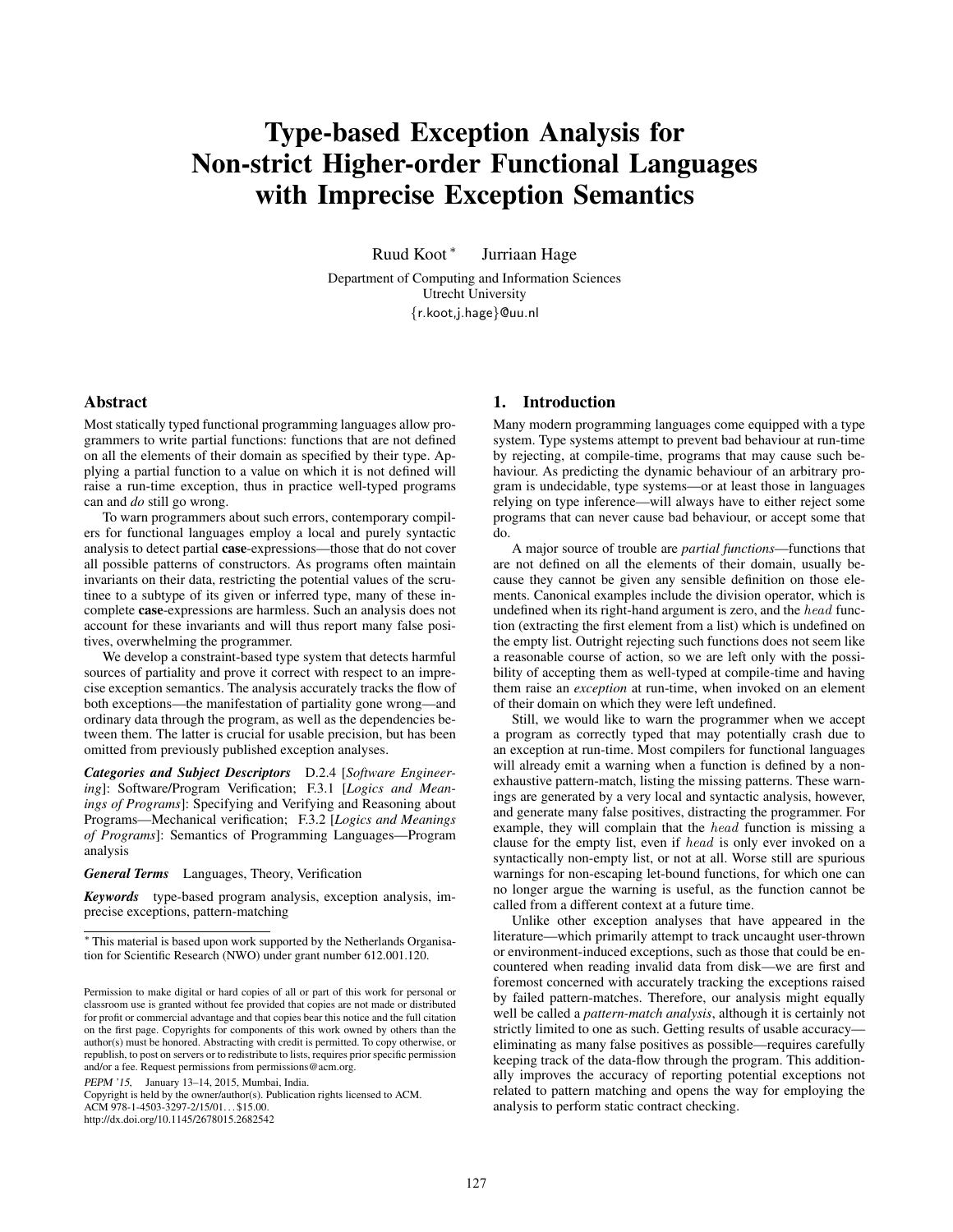# <span id="page-1-2"></span>1.1 Contributions

Our contributions include the following:

- We develop a type-driven—and thus *modular*—exception analysis that tracks data flow in order to give accurate warnings about exceptions raised due to pattern-match failures.
- Accuracy is achieved through the simultaneous use of *subtyping* (modelling data flow), *conditional constraints* (modelling control flow), *parametric polyvariance* (to achieve contextsensitivity) and *polyvariant recursion* (to avoid poisoning).
- The analysis works for *call-by-name* languages with an *imprecise exception semantics*. Such a semantics is necessary to justify several program transformations applied by optimizing compilers for call-by-name languages with distinguishable exceptions
- We give an operational semantics for imprecise exceptions and prove the analysis sound with respect to this semantics.
- The analysis presented in this paper is implemented as a prototype and, in addition to a pen-and-paper proof, the metatheory has been mostly mechanized in Coq. Both are available from: <http://www.staff.science.uu.nl/~0422819/tbea/>.

## <span id="page-1-1"></span>2. Motivation

Many algorithms maintain invariants on the data structures they use that cannot easily be encoded into their types. These invariants often ensure that certain incomplete case-expressions are guaranteed *not* to cause a pattern-match failure.

## <span id="page-1-0"></span>2.1 *risers*

An example of such an algorithm is the risers function from [Mitchell and Runciman](#page-11-0) [\(2008\)](#page-11-0), which computes monotonically increasing subsegments of a list:

risers : Ord 
$$
\alpha \Rightarrow [\alpha] \rightarrow [[\alpha]]
$$
  
\nrisers [] = []  
\nrisers [x] = [[x]]  
\nrisers (x<sub>1</sub> :: x<sub>2</sub> :: xs) =  
\nif x<sub>1</sub>  $\leq$  x<sub>2</sub> then (x<sub>1</sub> :: y) :: ys **else** [x<sub>1</sub>] :: (y :: ys)  
\nwhere (y :: ys) = risers (x<sub>2</sub> :: xs)

For example:

*risers* 
$$
[1, 3, 5, 1, 2] \longrightarrow
$$
<sup>\*</sup>  $[[1, 3, 5], [1, 2]].$ 

The irrefutable pattern in the where-clause in the third alternative of *risers* expects the recursive call to return a non-empty list. A naive analysis might raise a warning here. If we look a bit longer at the program, however, we see that we also pass the recursive call to risers a non-empty list. This means we will end up in either the second or third alternative inside the recursive call. Both the second alternative and both branches of the if-expression in the third alternative produce a non-empty list, satisfying the assumption we made earlier and allowing us to conclude that this function is total and will never raise a pattern-match failure exception. (Raising or propagating an exception because we pattern-match on exceptional values present in the input is still possible, though.)

### 2.2 *bitstring*

Another example, from [Freeman and Pfenning](#page-11-1) [\(1991\)](#page-11-1), comprises a collection of mathematical operations working on bitstrings: integers encoded as lists of the binary digits 0 and 1, with the least significant bit first. We model bitstrings as the type

$$
type\; Bitstring = [\mathbb{Z}]
$$

This type is too lenient in that it does not restrict the elements of the lists to the digits 0 and 1. We can however maintain this property as an implicit invariant.

If we now define an addition operation on bitstrings:

 $add : Bitstring \rightarrow Bitstring \rightarrow Bitstring$ add  $|$  y = y add x  $\qquad$   $\qquad$   $\qquad$   $\qquad$   $\qquad$   $\qquad$   $\qquad$   $\qquad$   $\qquad$   $\qquad$   $\qquad$   $\qquad$   $\qquad$   $\qquad$   $\qquad$   $\qquad$   $\qquad$   $\qquad$   $\qquad$   $\qquad$   $\qquad$   $\qquad$   $\qquad$   $\qquad$   $\qquad$   $\qquad$   $\qquad$   $\qquad$   $\qquad$   $\qquad$   $\qquad$   $\qquad$   $\qquad$   $\qquad$   $\qquad$   $\qquad$ add  $(0:: x) (0:: y) = 0 :: add x y$ add  $(0:: x) (1:: y) = 1:: add x y$ add  $(1:: x) (0:: y) = 1:: add x y$ add  $(1:: x) (1:: y) = 0 :: add (add [1] x) y$ 

we see that the patterns in add are far from complete. However, if only passed arguments that satisfy the invariant it will neither crash due to a pattern-match failure, nor invalidate the invariant.

## <span id="page-1-3"></span>2.3 *desugar*

Compilers work with large and complex data types to represent the abstract syntax tree. These data structures must be able to represent all syntactic constructs the parser is able to recognize. This results in an abstract syntax tree that is unnecessarily complex, and too cumbersome for the later stages of the compiler—such as the optimizer—to work with. This problem is resolved by *desugaring* the original abstract syntax tree into a simpler—but semantically equivalent—abstract syntax tree that does not use all of the constructors available in the original abstract syntax tree.

The compiler writer now has a choice between two different options: either write a desugaring stage  $desugar : ComplexAST \rightarrow$ SimpleAST—duplicating most of the data type representing and functions operating on the abstract syntax tree—or take the easy route  $desugar : AST \rightarrow AST$  and assume certain constructors will no longer be present in the abstract syntax tree at stages of the compiler executed after the desugaring phase. The former has all the usual downsides of code duplication—such as having to manually keep multiple data types and the functions operating on them synchronized—while the latter forgoes many of the advantages of strong typing and type safety: if the compiler pipeline is restructured and one of the stages that was originally assumed to run only after desugaring suddenly runs before that point the error might only be detected at run-time by a pattern-match failure. A patternmatch analysis should be able to detect such errors statically.

# 3. Overview

We formulate our analysis in terms of a constraint-based type and effect system [\(Talpin and Jouvelot 1994;](#page-11-2) [Nielson et al. 1997;](#page-11-3) [Abadi](#page-11-4) [et al. 1999\)](#page-11-4).

#### 3.1 Data flow

How would we capture the informal reasoning we used in Section [2.1](#page-1-0) to convince ourselves that risers does not cause a patternmatch failure using a type system? A reasonable first approach would be to annotate all list types with the kind of list it can be: N if it must be an empty list, a list that necessarily has a nil-constructor at the head of its spine; C if it must be a non-empty list having a cons-constructor at its head;  $N \sqcup C$  if it can be either. We can then assign to each of the three individual branches of risers the following types:

risers<sub>1</sub> 
$$
\qquad : \forall \alpha . Ord \alpha \Rightarrow [\alpha]^N \rightarrow [[\alpha]^{N \sqcup C}]^N
$$
  
risers<sub>2</sub>, risers<sub>3</sub> :  $\forall \alpha . Ord \alpha \Rightarrow [\alpha]^C \rightarrow [[\alpha]^{N \sqcup C}]^C$ 

From the three individual branches we may infer:

*risers* : 
$$
\forall \alpha
$$
. *Ord*  $\alpha \Rightarrow [\alpha]^{N \sqcup C} \rightarrow [[\alpha]^{N \sqcup C}]^{N \sqcup C}$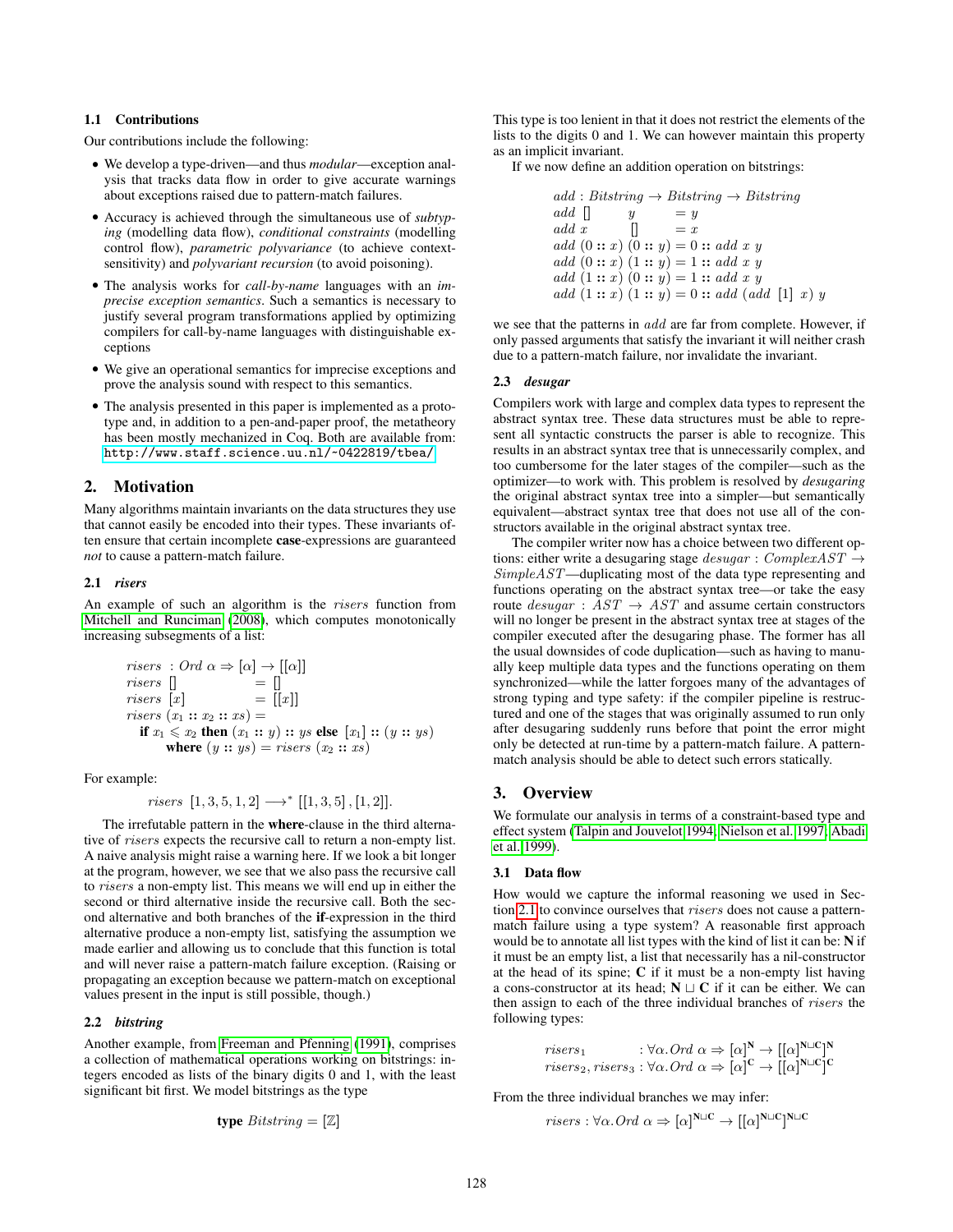Assigning this type to risers will unfortunately still let us believe that a pattern-match failure may occur in the irrefutable pattern in the where-clause, as this type tells us any invocation of risers—including the recursive call in the where-clause—may evaluate to an empty list. The problem is that  $r$ *isers*<sup>1</sup>—the branch that can never be reached from the call in the where-clause—is *poisoning* the overall result. *Polyvariance* (or *property polymorphism*) can rescue us from this precarious situation, however. We can instead assign to each of the branches, and thereby the overall result, the type:

*risers* : 
$$
\forall \alpha \beta
$$
. *Ord*  $\alpha \Rightarrow [\alpha]^{\beta} \rightarrow [[\alpha]^{\mathbf{N} \sqcup \mathbf{C}}]^{\beta}$ 

In the recursive call to risers we know the argument passed is a non-empty list, so we can instantiate  $\beta$  to C, informing us that the result of the recursive call will be a non-empty list as well and guaranteeing that the irrefutable pattern-match will succeed. There is one little subtlety here, though: in a conventional Hindley–Milner type system we are not allowed, or even able, to instantiate  $\beta$  to anything, as the type is kept monomorphic for recursive calls. We, therefore, have to extend our type system with *polyvariant recursion*. While inferring polymorphic recursive types is undecidable in general [\(Kfoury et al. 1993;](#page-11-5) [Henglein 1993\)](#page-11-6)—and, being an automatic analysis, we do not want to rely on any programmer-supplied annotations—earlier research [\(Tofte and Talpin 1994;](#page-11-7) [Dussart et al.](#page-11-8) [1995;](#page-11-8) [Rittri 1995;](#page-11-9) [Leroy and Pessaux 2000\)](#page-11-10) has shown that this special case of polyvariant recursion is often both crucial to obtain adequate precision and feasible to infer automatically.

#### 3.2 Exception flow

The intention of our analysis is to track the exceptions that may be raised during the execution of a program. As with the data flow we express this set of exceptions as an annotation on the type of a program. For example, the program:

$$
f\ x = x \div 0
$$

should be given the exception type:

$$
f: \forall \alpha . \mathbb{Z}^{\alpha} \xrightarrow{\emptyset} \mathbb{Z}^{\alpha \sqcup \text{division-by-zero}}
$$

This type explains that  $f$  is a function accepting an integer as its first and only parameter. As we are working in a call-by-name language, this integer might actually still be a thunk that raises an exception from the set  $\alpha$  when evaluated. The program then divides this argument by zero, returning the result. While the result will be of type integer, this operation is almost guaranteed to raise a division-by-zero exception. It is *almost* guaranteed and not completely guaranteed to raise a division-by-zero exception, as the division operator is strict in both of its arguments and might thus force the left-hand side argument to be evaluated before raising the division-by-zero exception. This evaluation might then in turn cause an exception from the set  $\alpha$  to be raised first. The complete result type is thus an integer with an exception annotation consisting of the union (or *join*) of the exception set  $\alpha$  on the argument together with an additional exception division-by-zero. Finally, we note that there is an empty exception set annotating the function space constructor, indicating that no exceptions will be raised when evaluating  $f$  to a closure.

While this approach seems promising at first, it is not immediately adequate for our purpose: detecting potential pattern-match failures that may occur at run time.

Consider the following program:

$$
head(x::xs) = x
$$

After an initial desugaring step, a compiler will translate this program into:

*head* 
$$
xs
$$
 = **case**  $xs$  **of**  
\n
$$
\begin{array}{c}\n\prod_{y \text{ } is \text{ } y \text{ } sy \text{ } \mapsto \text{ } y} \text{ pattern-match-failure}\n\end{array}
$$

which can be assigned the exception type:

$$
head: \forall \tau \alpha \beta . [\tau^{\alpha}]^{\beta} \xrightarrow{\emptyset} \tau^{\alpha \sqcup \beta \sqcup \text{pattern-match-failure}}
$$

This type tells us that head might always raise a **pattern-match**failure exception, irrespective of what argument it is applied to. Clearly, we won't be able to outperform a simple syntactic analysis in this manner. What we need is a way to introduce a dependency of the exception flow on the data flow of the program, so we can express that *head* will only raise a **pattern-match-failure** if it is possible for the argument passed to it to be an empty list. We can do so by introducing conditional constraints into our type system:

*head* : 
$$
\forall \tau \alpha \beta \gamma
$$
. [ $\tau^{\alpha}$ ]  $\stackrel{\beta}{\rightarrow}$   $\tau^{\alpha \sqcup \beta \sqcup \gamma}$   
with {**N**  $\sqsubseteq \beta \Rightarrow$  pattern-match-failure  $\sqsubseteq \gamma$ }

This type explains that *head* will return an element of type  $\tau$  that might—when inspected—raise any exception present in the elements of the list  $(\alpha)$ , the spine of the list  $(\beta)$  or from an additional set of exceptions  $(\gamma)$ , with the constraint that if the list to which *head* is applied is empty, then this exception set contains the pattern-match-failure exception, and otherwise is taken to be empty. (We apologize for the slight abuse of notation—using the annotation  $\beta$  to hold both data and exception-flow information this will be remedied in the formal type system.)

## 4. Formalities

#### 4.1 Language

As our language of discourse we take a call-by-name  $\lambda$ -calculus with booleans, integers, pairs, lists, exceptional values, general recursion, let-bindings, pattern-matching, and a set of primitive operators:

$$
v \quad ::= \quad b \quad | \quad n \quad | \quad \xi^{\ell} \quad | \quad \Box \quad | \quad \text{close } e \text{ in } \rho
$$
\n
$$
e \quad ::= \quad x \quad | \quad v \quad | \quad \lambda x. e \quad | \quad \text{fix } f. \ e \quad | \quad e_1 \ e_2
$$
\n
$$
| \quad \text{let } x = e_1 \text{ in } e_2 \quad | \quad \text{if } e_1 \text{ then } e_2 \text{ else } e_3
$$
\n
$$
| \quad e_1 \oplus e_2 \quad | \quad (e_1, e_2) \quad | \quad \text{fst } e \quad | \quad \text{snd } e
$$
\n
$$
| \quad e_1 :: e_2 \quad | \quad \text{case } e_1 \text{ of } \{\Box \mapsto e_2; x_1 :: x_2 \mapsto e_3\}
$$
\n
$$
| \quad \text{bind } \rho \text{ in } e
$$

$$
b \in \mathbb{B} \quad n \in \mathbb{Z} \quad f, x \in \textbf{Var} \quad \ell \in \mathcal{P} \left( \textbf{Lbl} \right)
$$

**Syntax** The values v of the language include an exceptional value leave the exception labels uninterpreted, but an actual implemen- $\hat{e}^{\ell}$  where the annotation  $\ell$  denotes a set of *exception labels*. We tation will use them to distinguish between distinct exceptions (for example, division-by-zero or a pattern-match failure), as well as to store any additional information necessary to produce informative error messages, such as source locations.

We adopt the following syntactic convention: we denote nonexceptional values by v and possibly exceptional values by  $v^{\ell}$ , where  $\ell$  corresponds to the set of exception labels in case  $v^{\ell}$  is an exceptional value and corresponding to the empty set otherwise.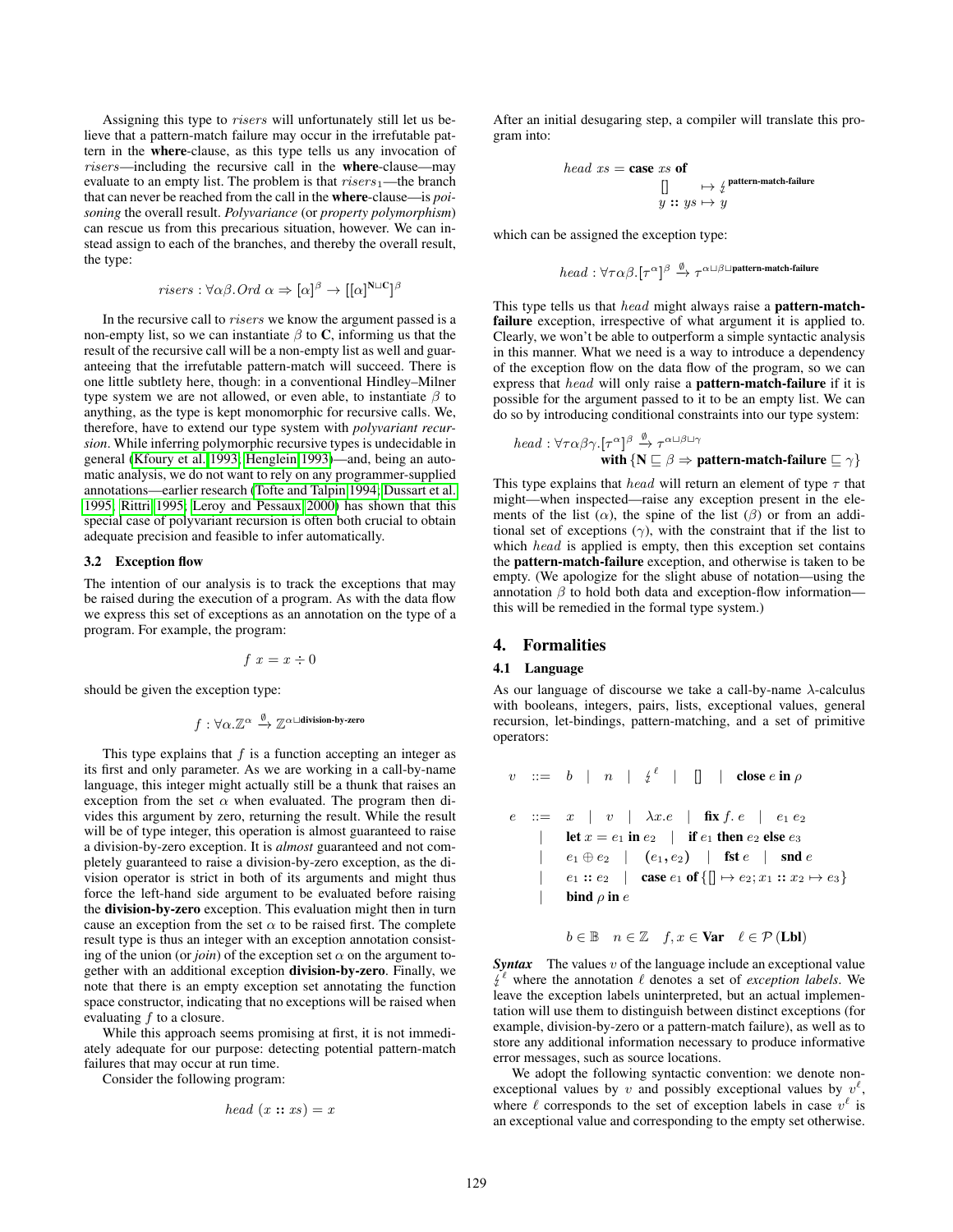The case-construct in the language is always assumed to be complete. As our primary goal is to detect pattern-match failures produced by incomplete case-expressions, we assume any incomplete case-expressions written by the programmer has first been appropriately desugared into an equivalent complete case-expression by filling out any missing arms in the incomplete case-expression with an exceptional value  $\frac{f}{f}$  pattern-match-failure before being passed to the analysis (Augustsson 1985; Maranget 2008) the analysis [\(Augustsson 1985;](#page-11-11) [Maranget 2008\)](#page-11-12).

The close and bind constructs are only necessary to formalize the small-step operational semantics (Section [4.4\)](#page-3-0) and are assumed to be absent in the source program.

As call-by-name languages model exceptions as exceptional values, instead of exceptional control-flow, we do not need a throw or raise-construct. As most call-by-name languages omit a catchconstruct from their pure fragment, we shall do so as well.

*Static semantics* We assume that the program is well-typed according to the canonical monomorphic type system and the underlying type of each subexpression is available to the analysis. In Section [6.1](#page-9-0) we discuss how the analysis can be extended to a language with a polymorphic underlying type system.

#### 4.2 Types

The types  $\tau \in \mathbf{Ty}$  of the type system are given by:

$$
\tau \quad ::= \quad \alpha \quad | \quad \tau_1 \xrightarrow{\alpha} \tau_2 \quad | \quad \tau_1 \times^{\alpha} \tau_2 \quad | \quad [\tau]^{\alpha}
$$

Types are *simply annotated types*, comprised of a single base type consisting of an *annotation variable*  $\alpha \in \text{AnnVar}$  and the compound types for functions, pairs and lists, each having its constructor annotated with an annotation variable. Simply annotated types are given meaning in combination with a mapping or substitution from its free annotation variables to a lattice  $\Lambda$ , forming Λ-annotated types.

The auxiliary function  $\lceil \cdot \rceil : Ty \rightarrow AnnVar$  extracts the outermost annotation from a simply annotated type  $\tau$ :

$$
\begin{aligned}\n\lceil \alpha \rceil &= \alpha & \qquad \lceil \tau_1 \times \alpha \tau_2 \rceil &= \alpha \\
\lceil \tau_1 \xrightarrow{\alpha} \tau_2 \rceil &= \alpha & \qquad \lceil \lceil \tau \rceil^{\alpha} \rceil &= \alpha\n\end{aligned}
$$

A type  $\tau$  can be combined with a constraint set C (Section [4.5\)](#page-5-0) and have some of its free annotation variables quantified over into a type scheme  $\sigma \in \textbf{TySch}$ :

$$
\sigma \quad ::= \quad \forall \overline{\alpha}.\ \tau \text{ with } C
$$

#### 4.3 Environments

An environment  $\Gamma$  binds variables to type schemes and an environment  $\rho$  binds variables to expressions:

$$
\begin{array}{ccc}\n\Gamma & ::= & \epsilon & | & \Gamma, x : \sigma \\
\rho & ::= & \epsilon & | & \rho, x : e\n\end{array}
$$

As environments can be permuted, so long as shadowing of variables is not affected, we take the liberty of writing  $\Gamma, x : \tau$  and  $\rho, x : e$  to match the nearest (most recently bound) variable x in an environment.

#### <span id="page-3-0"></span>4.4 Operational semantics

The operational semantics of the language is given in Figure [1](#page-4-0) and models a call-by-name language with an *imprecise exception semantics* [\(Peyton Jones et al. 1999\)](#page-11-13).

The small-step reduction relation  $\rho \vdash e \longrightarrow e'$  has an explicit environment  $\rho$ , mapping variables to expressions (not necessarily values). Closures are represented by the operator close  $e$  in  $\rho$ , which closes the expression  $e$  in the environment  $\rho$ . The operator **bind**  $\rho$  in e binds the free variables in the expression e to expressions in the environment  $\rho$ . While similar there is one important distinction between the close and the bind-construct: a closure close  $e$  in  $\rho$  is a value, while a **bind**-expression can still be reduced further.

[E-VAR] reduces a variable by looking up the expression bound to it in the environment. As we do not allow for recursive definitions without a mediating  $fix$ -construct, the variable  $x$  is removed from the scope by binding  $e$  to the environment  $\rho$ , having the (nearest) binding of  $x$  removed. [E-ABS] reduces a lambda-abstraction to a closure, closing over its free variables in the current scope. [E-APP] first reduces  $e_1$  until it has been evaluated to a function closure, after which [E-APPABS] performs the application by binding  $x$  to  $e_2$  in the scope of  $e_1$ . The scope of  $e_2$  is  $\rho_1$ , the scope that was closed over, while  $e_1$  gets bound by the outer scope  $\rho$ , as it is not necessarily a value and may thus still have free variables that need to remain bound in the outer scope. In case  $e_1$  does not evaluate to a function closure, but to an exceptional value, [E-APPEXN1] will first continue reducing the argument  $e_2$  to a (possibly exceptional) value. Once this is done, [E-APPEXN2] will reduce the whole application to a single exceptional value with a set of exceptional labels consisting of the union of both the exception labels associated with the applicee as well as the applicant. This behaviour is part of the imprecise exception semantics of our language and will be further motivated in the reduction rules for the if-then-else construct. [E-LET] binds x to  $e_1$  in the scope of  $e_2$ . [E-FIX] performs a onestep unfolding, binding any recursive occurrences of the binder to the original expression in its original scope. To reduce an if-thenelse expression,  $[E-IF]$  will start by evaluating the conditional  $e_1$ . If it evaluates to either the value true or the value false, [E-IFTRUE] respectively [E-IFFALSE], will reduce the whole expression to the appropriate branch  $e_2$  or  $e_3$ . In case the conditional  $e_1$  reduces to an exceptional value  $\frac{\ell}{\ell}$ , the rules [E-IFEXN1] and [E-IFEXN2] will continue evaluating both branches of the **if then-else** expreswill continue evaluating both branches of the if-then-else expression, as dictated by the imprecise exception semantics. Finally, once both arms have been fully evaluated to possibly exceptional values  $v^{\ell_2}$  and  $v^{\ell_3}$ , [E-IFEXN3] will join all the exception labels from the conditional and both arms together—remembering that we by convention associate an empty set of exception labels with nonexceptional values—in an exceptional value  $\ell^{\ell_1 \sqcup \ell_2 \sqcup \ell_3}$ . This "im-<br>precision" is necessary to validate program transformations, such precision" is necessary to validate program transformations, such as case-switching, in the presence of distinguishable exceptions:

$$
\forall e_i \text{ if } e_1 \text{ then}
$$
\n
$$
\text{if } e_2 \text{ then } e_3 \text{ else } e_4
$$
\n
$$
\text{else}
$$
\n
$$
\text{if } e_2 \text{ then } e_5 \text{ else } e_6 = \text{if } e_2 \text{ then}
$$
\n
$$
\text{if } e_1 \text{ then } e_3 \text{ else } e_5
$$
\n
$$
\text{else}
$$
\n
$$
\text{if } e_1 \text{ then } e_4 \text{ else } e_6
$$

Note that [E-OP1] and [E-OP2] (as well as several other reduction rules) make the reduction relation non-deterministic, instead of enforcing a left-to-right evaluation order for operators by requiring its left-hand argument to already be fully evaluated. Not enforcing an evaluation order for operators will allow the compiler to apply optimizing transformations, such as making use of the associativity or commutativity of the operator. If both the left- and right-hand side of the operator reduce to a numeric value, [E-OPNUM] will reduce the expression to its interpretation  $\llbracket n_1 \oplus n_2 \rrbracket$ . If either of, or both, the arguments reduce to an exceptional value, the rules [E-OPEXN1], [E-OPEXN2] and [E-OPEXN3] will propagate the exception labels of all the exceptional values in the expression. The rules [E-PAIR] and [E-CONS] wrap the syntactic pair and cons constructors in a closure to make them into values—in a call-by-name language constructors are only evaluated up to weak head normal form (*whnf*) and can still contain unevaluated subexpressions that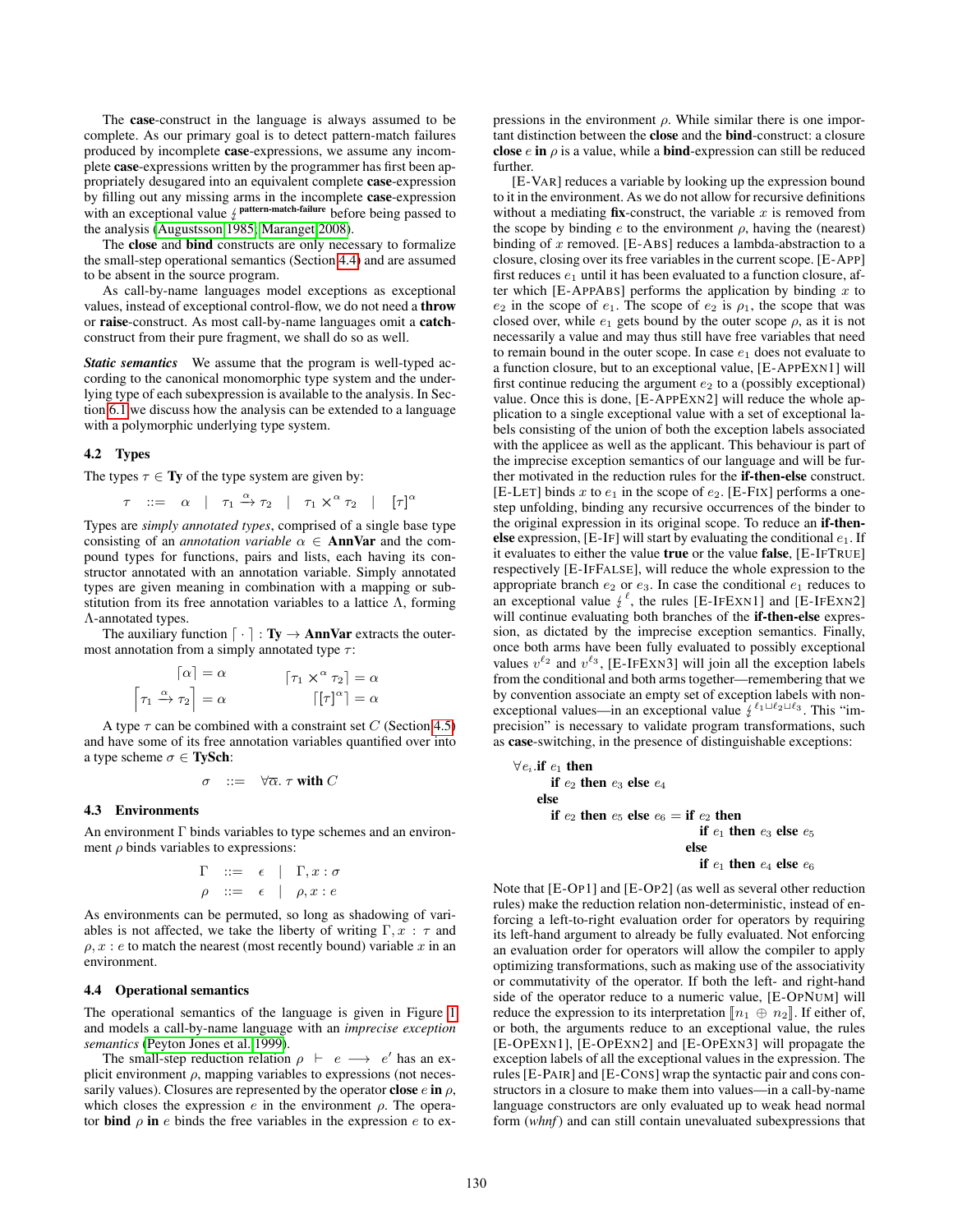$$
\frac{\overline{\rho, x : e \vdash x \rightarrow \text{ bind } \rho \text{ in } e} [\text{E-VAR}] - \overline{\rho + \text{2x} \cdot e \rightarrow \text{close } x \cdot e \text{ in } \rho} [\text{E-ABS}]}{\overline{\rho + \text{let } x = \rightarrow e_1'} \frac{\rho + e_1 \rightarrow e_1'}{\rho + e_2 \rightarrow e_2'} [\text{E-APP,1}] - \overline{\rho + e_2 \rightarrow e_2'} \frac{\rho + e_2 \rightarrow e_1'}{\rho + e_2 \rightarrow e_1' e_2'} [\text{E-APP,1}] - \overline{\rho + e_1'} \frac{\rho + e_1 \rightarrow e_2'}{\rho + e_1' e_2' e_2'} [\text{E-APP,1}] - \overline{\rho + e_1'} \frac{\rho + e_1 \rightarrow e_2'}{\rho + e_1' e_2' e_2' e_2'} [\text{E-APP,1}] - \overline{\rho + e_1'} \frac{\rho + e_1 \rightarrow e_2'}{\rho + e_1' e_2' e_2' e_2'} [\text{E-APP,1}] - \overline{\rho + e_1'} \frac{\rho + e_1 \rightarrow e_1'}{\rho + e_1' e_2' e_2' e_2' e_2'} [\text{E-APP,1}]
$$
\n
$$
\frac{\rho + e_1 \rightarrow e_1'}{\rho + \text{if } \text{false then } e_2 \text{ else } e_3 \rightarrow \text{ if } e_1' \text{ then } e_2 \text{ else } e_3 \rightarrow \text{ if } e_1' \text{ then } e_2 \text{ else } e_3 \rightarrow e_2' [\text{E-IFX1}] - \overline{\rho + e_1'} \frac{\rho + e_2 \rightarrow e_2'}{\rho + e_2 \rightarrow e_2'} \frac{\rho + e_2 \rightarrow e_2'}{\rho + e_1' e_2' e_2' e_2' e_2'} [\text{E-IPEXX}]
$$
\n
$$
\frac{\rho + e_1 \rightarrow e_1'}{\rho + e_1 \rightarrow e_2 \rightarrow e_3} [\text{E-IF1ALS}] - \frac{\rho + e_2 \rightarrow e_2'}{\rho + e_1' e_1' e_1' e_1' e_2' e_2' e_2' e_2' e_2' e_2' [\text{E-IPEXX}]}{\rho + e_1' e_1' e_2' e_2' e_2' e_2' e_2' e_2' e_2' [\text{
$$

<span id="page-4-0"></span>**Figure 1.** Operational semantics ( $\rho \vdash e_1 \longrightarrow e_2$ )

need to have their free variables closed over in their original scope. [E-FST] evaluates the argument passed to fst to a normal form. If it is an exceptional value, [E-FSTEXN] will propagate it; if it is a closed pair constructor, [E-FSTPAIR] will project the first argument and bind its free variables in the environment it has been closed over. Accordingly for [E-SND], [E-SNDEXN] and [E-SNDPAIR]. [E-CASE] will evaluate the scrutinee of a case-expression to a normal form. If it evaluates to a nil-constructor, [E-CASENIL] will select the first arm. If it evaluates to a closed cons-constructor, [E-CASECONS] will select the second arm, binding  $x_1$  and  $x_2$ to respectively the first and second component of the constructor in the environment the constructor was closed over. In case the scrutinee evaluates to an exceptional value [E-CASEEXN1], [E-CASEEXN2] and [E-CASEEXN3] will continue evaluating both arms and gather and propagate all exception labels encountered. In the reduction rule [E-CASEEXN2] we still need to bind  $x_1$  and  $x_2$ 

to some expression in  $\rho$ . As this expression we take  $\psi^{\emptyset}$  in both cases as it is the least committing value in our system; it is associcases, as it is the least committing value in our system: it is associated with both an empty set of exceptional values, as well as with an empty set of non-exceptional values. [E-BIND1] and [E-BIND2] will continue evaluating any expression  $e$  in the given environment  $\rho_1$  until it has been fully reduced to a value, which either contains no free variables, or has them explicitly closed over by a closeconstruct.

*Diverging expressions* Note that diverging expressions, such as  $\oint$  (fix f. f) will not raise an exception in this operational semantics. This is not consistent with Haskell's imprecise exception semantics, where this is possible. Resolving this discrepancy without sacrificing precision would involve adding a termination analysis (*cf*. [Vazou et al. 2014\)](#page-11-14). While we believe this can be accommodated with minor changes to the analysis, we shall not further address this issue in remainder of the paper.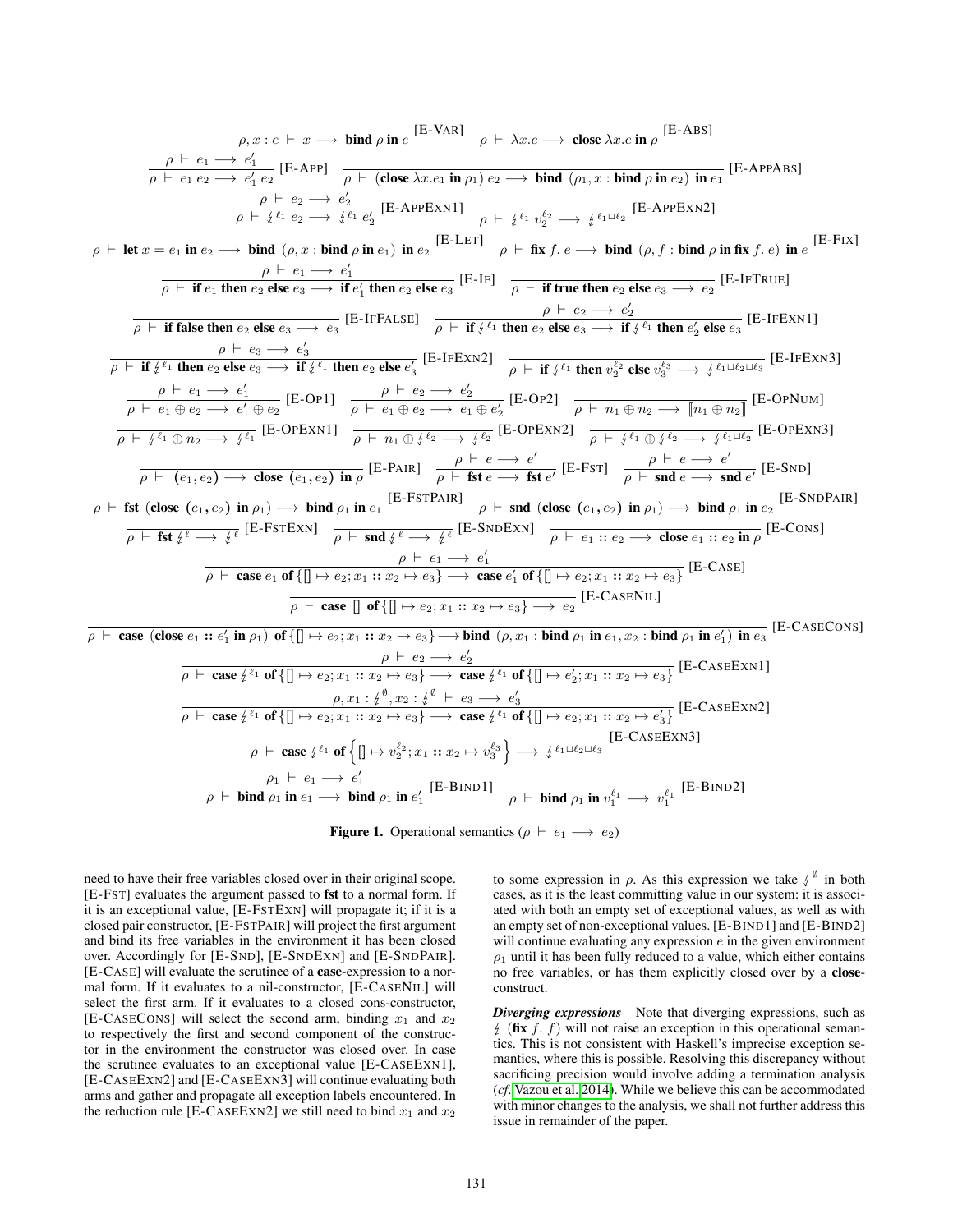## <span id="page-5-0"></span>4.5 Constraints

A constraint  $c$  restricts the  $\Lambda$ -substitutions that may be applied to a simply annotated type to turn it into an Λ-annotated type. A constraint  $c$  is a conditional, consisting of a left-hand side  $g$  and a right-hand side r:

$$
c ::= g \Rightarrow r
$$
  
\n
$$
g ::= \Lambda_{\iota} \sqsubseteq_{\iota} \alpha \mid \exists_{\iota} \alpha \mid g_1 \vee g_2 \mid \text{true}
$$
  
\n
$$
r ::= \Lambda_{\iota} \sqsubseteq_{\iota} \alpha \mid \alpha_1 \sqsubseteq_{\iota} \alpha_2 \mid \tau_1 \leq_{\iota} \tau_2
$$

The left-hand side g of a conditional constraint, its *guard*, consists of a disjunction of *atomic guards*  $\Lambda$ <sub>*ι*</sub>  $\sqsubseteq$ <sub>*ι*</sub>  $\alpha$ , relating an element of the lattice  $\Lambda_{\iota}$  to an annotation variable  $\alpha$ , and *non-emptiness guards*  $\exists_{\iota} \alpha$ , a predicate on the annotation variable  $\alpha$ .

The right-hand side  $r$  of a conditional or unconditional constraint can either be an *atomic constraint*  $\Lambda$ <sub>*ι*</sub>  $\sqsubseteq$ *<sub><i>ι*</sub>  $\alpha$ , relating an element of the lattice  $\Lambda_t$  to an annotation variable  $\alpha$ , or an atomic constraint  $\alpha_1 \sqsubseteq_{\iota} \alpha_2$ , relating two annotation variables, or it can be a *structural constraint*  $\tau_1 \leq \tau_2$ , relating two simply annotated types.

The asymmetry between the allowed forms of the antecedent  $q$ and consequent  $r$  of the conditional constraints is intentional: they allow constraints to be formed that are expressive enough to build an accurate analysis, but limited enough so as to allow tractable constraint solving. Both allowing constraints of the form  $g_1 \vee g_2$ on the right-hand side of a conditional, or allowing constraints of the form  $\alpha_1 \subseteq_{\iota} \alpha_2$  on the left-hand side of a conditional make constraint solving notoriously difficult: the former because it cannot be trivially decomposed into a set of simpler constraints and the latter because it does not behave monotonically under a fixed-point iteration.

The atomic and structural constraint relations are qualified by an index  $\iota$ , which for the purpose of our analysis can be one of two constants:

$$
\iota \quad ::= \quad \delta \quad | \quad \chi
$$

Here  $\delta$  is used to indicate data-flow, while  $\chi$  indicates exceptionflow.

To ease the syntactic burden we freely write constraint expressions indexed by the two constraint indices  $\delta \chi$  simultaneously. Formally these should always be read as standing for two separate constraint expressions: one indexed by  $\delta$  and the other indexed by  $\chi$ . As none of the constraint expressions in this paper contain more than one such paired index, no ambiguities should arise. Furthermore,

 $\tilde{c}$  ::=  $c$  | g

and constraints **true**  $\Rightarrow$  r shall be written simply as r.

Constraints are given meaning by the *constraint satisfaction* predicate  $\theta \models \tilde{c}$ , which relates a constraint c, g or r to the meaning of its free variables, which are in turn given by a pair of ground substitutions  $\theta = \langle \theta_{\delta}, \theta_{\chi} \rangle$ :

$$
\frac{\theta_{\iota}\alpha_{1} \sqsubseteq_{\iota} \theta_{\iota}\alpha_{2}}{\theta \vDash \alpha_{1} \sqsubseteq_{\iota} \alpha_{2}} [\text{CM-VAR}] \quad \frac{\ell_{\iota} \sqsubseteq_{\iota} \theta_{\iota}\alpha}{\theta \vDash \ell_{\iota} \sqsubseteq_{\iota} \alpha} [\text{CM-CON}]
$$
\n
$$
\frac{\ell_{\iota} \sqsubseteq_{\iota} \theta_{\iota}\alpha \quad \ell_{\iota} \neq \bot_{\iota}}{\theta \vDash \exists_{\iota}\alpha} [\text{CM-EXISTS}] \quad \frac{\theta \vDash \text{true}}{\theta \vDash \text{true}} [\text{CM-TRUE}]
$$
\n
$$
\frac{\theta \vDash g_{1}}{\theta \vDash g_{1} \lor g_{2}} [\text{CM-LEFT}] \quad \frac{\theta \vDash g_{2}}{\theta \vDash g_{1} \lor g_{2}} [\text{CM-RIGHT}]
$$
\n
$$
\frac{\theta \vDash g \Rightarrow \theta \vDash r}{\theta \vDash g \Rightarrow r} [\text{CM-IMPL}] \quad \frac{\theta_{\iota}\tau_{1} \leq_{\iota} \theta_{\iota}\tau_{2}}{\theta \vDash \tau_{1} \leq_{\iota}\tau_{2}} [\text{CM-SUB}]
$$

Working with constraints in terms of the constraint satisfaction predicate is rather tedious, so we prefer to work with a *constraint entailment* relation  $C \Vdash \tilde{c}$  and an associated constraint logic:

$$
\overline{C \Vdash \bot_{\iota} \sqsubseteq_{\iota} \alpha} \text{ [CL-1]} \quad \overline{C \Vdash \alpha \sqsubseteq_{\iota} \top_{\iota}} \text{ [CL-T]}
$$
\n
$$
\overline{C \Vdash g \Rightarrow r} \text{ [CL-}\Rightarrow \text{I]} \quad \overline{C \Vdash g \Rightarrow r} \text{ [CL-}\Rightarrow \text{E]}
$$
\n
$$
\overline{C \Vdash g_1 \vee g_2} \text{ [CL-}\vee \text{I]} \quad \overline{C \Vdash g_1 \vee g_2} \text{ [CL-}\vee \text{C]}
$$
\n
$$
\overline{C \Vdash g_1 \vee g_2} \text{ [CL-}\vee \text{I]} \quad \overline{C \Vdash g_2 \vee g_1} \text{ [CL-}\vee \text{C]}
$$
\n
$$
\overline{C \Vdash \exists_{\iota} \alpha} \text{ [CL-}\exists \text{I]} \quad \overline{C_1, C_2 \Vdash \tilde{c}} \text{ [CL-}\vee \text{EAK]}
$$
\n
$$
\overline{C \Vdash \tilde{c}_2} \text{ [CL-MP]}
$$

We lift the constraint entailment relation to work on constraint sets  $C_1 \Vdash C_2$  in the obvious way.

**Theorem 1** (Soundness of constraint logic). *If*  $\theta \models C$  *and*  $C \parallel D$ *then*  $\theta \models D$ *.* 

The subtyping relation is as usual for a type and effect system, thus note the subeffecting of the annotations:

$$
\frac{C \Vdash \tau_1 \leq_\iota \tau_2 \quad C \Vdash \tau_2 \leq_\iota \tau_3}{C \Vdash \tau_1 \leq_\iota \tau_3} \text{ [S-Trans]}
$$
\n
$$
\frac{C \Vdash \tau_1 \leq_\iota \tau_3}{C \Vdash \tau \leq_\iota \tau} \text{ [S-REF]} \quad \frac{C \Vdash \alpha_1 \sqsubseteq_\iota \alpha_2}{C \Vdash \alpha_1 \leq_\iota \alpha_2} \text{ [SA-BASE]}
$$
\n
$$
\frac{C \Vdash \tau_3 \leq_\iota \tau_1 \quad C \Vdash \tau_2 \leq_\iota \tau_4 \quad C \Vdash \alpha_1 \sqsubseteq_\iota \alpha_2}{C \Vdash \tau_1 \leq_\iota \tau_3 \quad C \Vdash \tau_2 \leq_\iota \tau_3 \quad \frac{\alpha_2}{\tau_4} \tau_4}
$$
\n
$$
\frac{C \Vdash \tau_1 \leq_\iota \tau_3 \quad C \Vdash \tau_2 \leq_\iota \tau_4 \quad C \Vdash \alpha_1 \sqsubseteq_\iota \alpha_2}{C \Vdash \tau_1 \times^{\alpha_1} \tau_2 \leq_\iota \tau_3 \times^{\alpha_2} \tau_4} \text{ [SA-PAIR]}
$$
\n
$$
\frac{C \Vdash \tau_1 \leq_\iota \tau_2 \quad C \Vdash \alpha_1 \sqsubseteq_\iota \alpha_2}{C \Vdash [\tau_1]^{\alpha_1} \leq_\iota [\tau_2]^{\alpha_2}} \text{ [SA-LIST]}
$$

## 4.6 Type system

A syntax-directed type system for exception analysis is given in Figure [2.](#page-6-0)

[T-VAR] combines a lookup in the type environment with instantiation of variables quantified over in the type scheme. [T-CON] and [T-EXN] make sure that any constants and exception literals flow into the top-level annotations of their type. Constants will have to be abstracted into an element of the lattice  $\Lambda_{\delta}$ , using the auxiliary function  $i$ , first. [T-APP] incorporates a subtyping check between the formal and the actual parameter and flows all exceptions than can be caused by evaluating the function abstraction—as represented by the annotation on the function-space constructor into the top-level annotation of the resulting type. The final premise flows any exceptions that can be raised by evaluating the argument to weak head normal form to the top-level annotation on the result type if it is possible for the function that the argument is applied to, to evaluate to an exceptional value. This is necessary to soundly model the imprecise exception semantics. [T-ABS] is standard, with only an additional annotation present on the functionspace constructor. [T-FIX] and [T-LET] are the conventional rules for polymorphic recursion and polymorphic let-bindings with constrained types and are the only rules with a non-trivial algorithmic interpretation (see Section [5\)](#page-7-0). [T-IF] uses subtyping to ensure that the exceptional and non-exceptional values of both branches,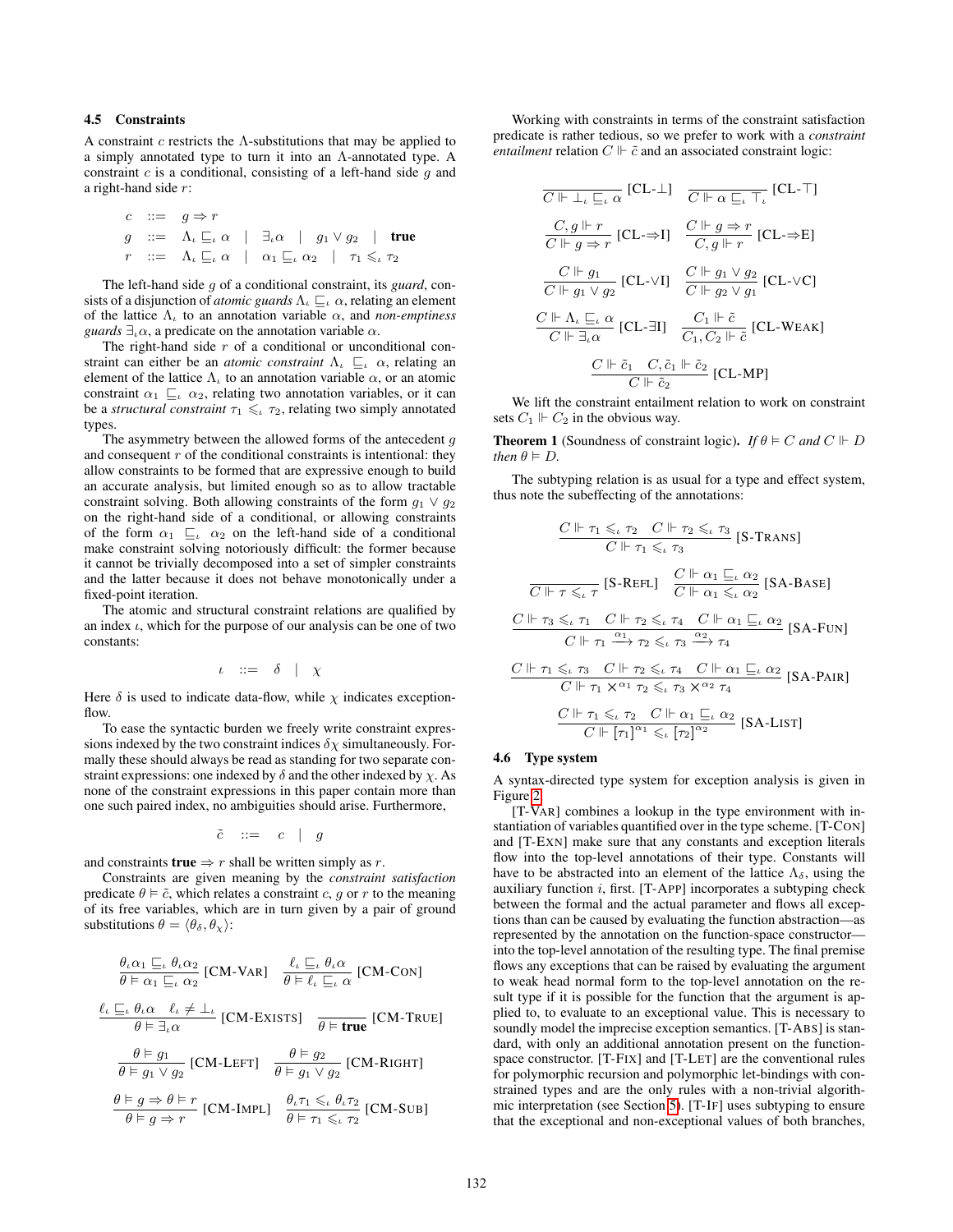| $\frac{C \Vdash D[\beta/\overline{\alpha}]}{C;\Gamma,x:\forall \overline{\alpha}.\tau \text{ with } D \vdash x:\tau \overline{\beta}/\overline{\alpha} } [\text{T-VAR}] \quad \frac{C \Vdash i(c) \sqsubseteq_{\delta} \alpha}{C;\Gamma \vdash c:\alpha} [\text{T-Con}] \quad \frac{C \Vdash \ell \sqsubseteq_{\chi} [\tau]}{C;\Gamma \vdash i^{\ell}:\tau} [\text{T-Exn}]$                                                                                                                                                                                                                                                                                                                                                                              |  |
|----------------------------------------------------------------------------------------------------------------------------------------------------------------------------------------------------------------------------------------------------------------------------------------------------------------------------------------------------------------------------------------------------------------------------------------------------------------------------------------------------------------------------------------------------------------------------------------------------------------------------------------------------------------------------------------------------------------------------------------------------------|--|
| $\frac{C; \Gamma \vdash e_1 : \tau_1 \xrightarrow{\alpha} \tau_2 \quad C; \Gamma \vdash e_2 : \tau_3 \quad C \Vdash \tau_3 \leq_{\delta \chi} \tau_1 \quad C \Vdash \tau_2 \leq_{\delta \chi} \tau_4 \quad C \Vdash \alpha \sqsubseteq_{\chi} [\tau_4] \quad C \Vdash \exists_{\chi} \alpha \Rightarrow [\tau_3] \sqsubseteq_{\chi} [\tau_4] \tag{T-App}$                                                                                                                                                                                                                                                                                                                                                                                                |  |
| $\frac{C; \Gamma, x: \tau_1 \vdash e: \tau_2}{C; \Gamma \vdash \lambda x. e: \tau_1 \xrightarrow{\alpha} \tau_2} [\text{T-ABS}] \quad \frac{D; \Gamma \vdash e_1: \tau_1 \quad C; \Gamma, x: \forall \overline{\alpha}, \tau_1 \text{ with } D \vdash e_2: \tau_2 \quad \overline{\alpha} \cap fv(\Gamma) = \emptyset}{C; \Gamma \vdash \text{let } x = e_1 \text{ in } e_2: \tau_2} [\text{T-LET}]$                                                                                                                                                                                                                                                                                                                                                     |  |
| $C \Vdash D \overline{[\beta/\overline{\alpha}]} \quad D; \Gamma, f : \forall \overline{\alpha}. \ \tau_1 \text{ with } D \vdash e : \tau_2 \quad D \Vdash \tau_2 \leq_{\delta_X} \tau_1 \quad \overline{\alpha} \cap f v(\Gamma) = \emptyset \tag{T-Fix}$<br>$C: \Gamma \vdash$ fix f. e : $\tau_1 \overline{\beta}/\overline{\alpha}$                                                                                                                                                                                                                                                                                                                                                                                                                  |  |
| $C:\Gamma\vdash e_1:\alpha_1\quad C:\Gamma\vdash e_2:\tau_2\quad C:\Gamma\vdash e_3:\tau_3$<br>$C \Vdash T \sqsubseteq_{\delta} \alpha_1 \vee \exists_{\chi} \alpha_1 \Rightarrow \tau_2 \leq_{\delta \chi} \tau \quad C \Vdash F \sqsubseteq_{\delta} \alpha_1 \vee \exists_{\chi} \alpha_1 \Rightarrow \tau_3 \leq_{\delta \chi} \tau \quad C \Vdash \alpha_1 \sqsubseteq_{\chi} [\tau]$<br>$C; \Gamma \vdash$ if $e_1$ then $e_2$ else $e_3 : \tau$                                                                                                                                                                                                                                                                                                   |  |
| $\frac{C; \Gamma \vdash e_1 : \alpha_1 \quad C; \Gamma \vdash e_2 : \alpha_2 \quad C \Vdash \alpha_1 \sqsubseteq_X \alpha \quad C \Vdash \alpha_2 \sqsubseteq_X \alpha \quad C \Vdash \omega_{\oplus}(\alpha_1, \alpha_2, \alpha)}{C; \Gamma \vdash e_1 \oplus e_2 : \alpha} \quad \text{[T-OP]}$                                                                                                                                                                                                                                                                                                                                                                                                                                                        |  |
| $\frac{C; \Gamma \vdash e_1 : \tau_1 \quad C; \Gamma \vdash e_2 : \tau_2}{C; \Gamma \vdash (e_1, e_2) : \tau_1 \times \gamma \tau_2} \quad \text{[T-PAIR]}$                                                                                                                                                                                                                                                                                                                                                                                                                                                                                                                                                                                              |  |
|                                                                                                                                                                                                                                                                                                                                                                                                                                                                                                                                                                                                                                                                                                                                                          |  |
| $C:\Gamma \vdash e_1 : \tau_1 \quad C:\Gamma \vdash e_2 : [\tau_2]^{\alpha_2}$<br>$\frac{C \Vdash \mathbf{N} \sqsubseteq_{\delta} \alpha}{C:\Gamma \vdash \Pi :  \tau ^{\alpha}} [\text{T-NIL}] \quad \frac{C \Vdash \tau_1 \leq_{\delta \chi} \tau \quad C \Vdash \tau_2 \leq_{\delta \chi} \tau \quad C \Vdash \mathbf{C} \sqsubseteq_{\delta} \alpha \quad C \Vdash \alpha_2 \sqsubseteq_{\chi} \alpha}{C:\Gamma \vdash e_1 :: e_2 :  \tau ^{\alpha}} [\text{T-Cons}]$                                                                                                                                                                                                                                                                                |  |
| $C; \Gamma \vdash e_1 : [\tau_1]^{\alpha_1} \quad C; \Gamma \vdash e_2 : \tau_2 \quad C; \Gamma, x_1 : \tau_1, x_2 : [\tau_1]^{\beta} \vdash e_3 : \tau_3$<br>$C \Vdash \mathbf{N} \sqsubseteq_{\delta} \alpha_1 \vee \exists_{\chi} \alpha_1 \Rightarrow \tau_2 \leqslant_{\delta \chi} \tau \quad C \Vdash \mathbf{C} \sqsubseteq_{\delta} \alpha_1 \vee \exists_{\chi} \alpha_1 \Rightarrow \tau_3 \leqslant_{\delta \chi} \tau \quad C \Vdash \alpha_1 \sqsubseteq_{\chi} \lceil \tau \rceil$<br>$\frac{C \Vdash \mathbf{N} \sqcup \mathbf{C} \sqsubseteq_{\delta} \beta \quad C \Vdash \alpha_1 \sqsubseteq_{\chi} \beta}{C; \Gamma \vdash \mathbf{case} \ e_1 \mathbf{ of } \{\parallel \mapsto e_2; x_1 :: x_2 \mapsto e_3\} : \tau}$<br>$T-CASE$ |  |
| $\frac{C;\Delta\vdash e:\sigma\quad C\vdash \Delta\bowtie \rho}{C;\Gamma\vdash \textbf{close} \in \textbf{in} \ \rho:\sigma}$ [T-CLOSE] $\frac{C;\Delta\vdash e:\sigma\quad C\vdash \Delta\bowtie \rho}{C;\Gamma\vdash \textbf{bind} \ \rho \textbf{in} \ e:\sigma}$ [T-BIND]                                                                                                                                                                                                                                                                                                                                                                                                                                                                            |  |

<span id="page-6-0"></span>**Figure 2.** Syntax-directed type system  $(C; \Gamma \vdash e : \sigma)$ 

as well as any exceptions that can occur while evaluating the conditional are propagated to the resulting type. Additionally, conditional constraints are used to ensure that only reachable branches will contribute to the resulting type. A branch is considered reachable if either the conditional can evaluate to true respectively false, or because evaluating the conditional can cause an exception and we have to consider both branches as being reachable to validate the case-switching transformation. The typing rule [T-OP] for primitive operators will be discussed in Section [4.7.](#page-7-1) [T-PAIR] is the standard type rule for pairs, except that we add an unconstrained annotation to the pair constructor. [T-FST] and [T-SND] are standard type rules for projections from a pair. As they implicitly perform a pattern-match, they have to propagate any exceptions that can occur when evaluating the pair-constructor to the resulting type. [T-NIL] gives the nil-constructor the type list of  $\tau$ , with  $\tau$  unconstrained, and an annotation  $\alpha$  indicating the head of the spine of the list can at least contain a nil-constructor. [T-CONS] merges data-flow and exception-flow of the head and elements in the tail of the list, annotates the resulting type with an  $\alpha$  indicating the head of the spine of the list can at least contain a cons-constructor, and propagates the exceptions that can occur in the tail of the spine of the list to the resulting type. [T-CASE] is similar to [T-IF]. The additional complication lies in the fact that the pattern for a cons-constructor must also bring its two fields into scope and give them an appropriate type. Note how in [T-CONS] and [T-CASE] exceptional and nonexceptional values are treated asymmetrically. In the rule [T-CONS] exceptional values in the spine of the tail of the list flow into the result, while we only remember C as the non-exceptional value than can occur at the head of the spine of the resulting list. This choice means that in [T-CASE], while we have more precise information about the head of the list, we have to be *pessimistic* about the shape of the list that gets bound to  $x_2$ . Conversely, for exceptional values we have less precise information about the head of the spine of the list. We can, however, be *optimistic* about the exceptional values occuring in the spine of the list that gets bound to  $x_2$ . Not being able to do so would be disasterous for the precision of the analysis. Any further pattern-matching on the spine of  $x_2$ , whether directly or through applying operations such as *map* or *reverse* to it, would cause the—likely spurious—exceptions to propagate. Finally,  $[T-CLOSE]$  and  $[T-BIND]$  type the expression  $e$  they close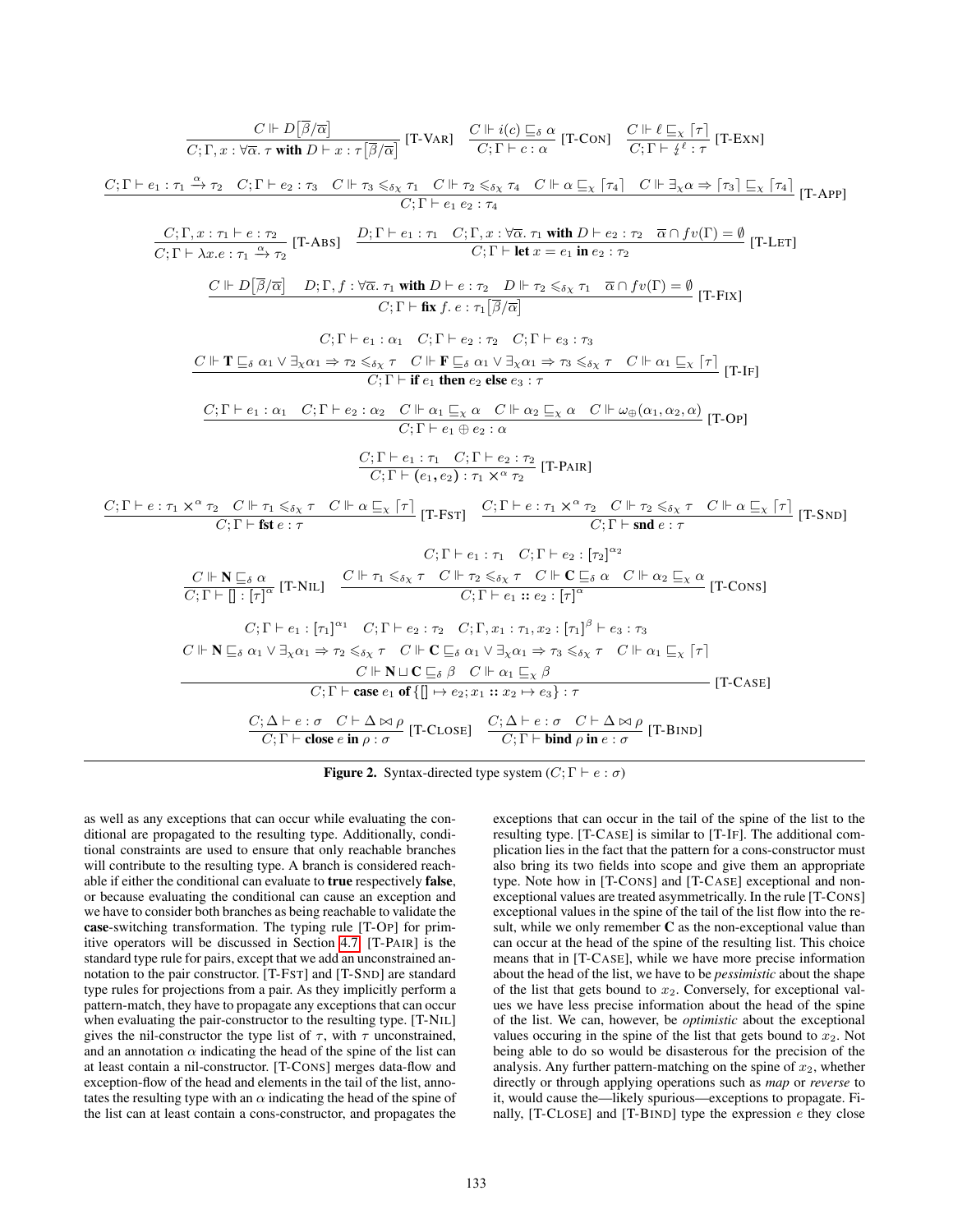over or bind in an expression environment  $\rho$ , under a type environment  $\Delta$  that types the expression environment  $\rho$ . These rules relate the type environments  $\Gamma$  with the expression environments  $\rho$  using an *environmental consistency* relation  $C \vdash \Gamma \bowtie \rho$ :

$$
\frac{\overline{C \vdash \epsilon \bowtie \epsilon}}{\overline{C \vdash \Gamma \bowtie \rho} \quad C; \Gamma \vdash e : \sigma} \quad \text{[EC-ENTEND]}
$$
\n
$$
\frac{C \vdash \Gamma \bowtie \rho \quad C; \Gamma \vdash e : \sigma}{C \vdash \Gamma, x : \sigma \bowtie \rho, x : e}
$$

#### <span id="page-7-1"></span>4.7 Primitive operators

The typing rule [T-OP] for primitive operators relies on an auxiliary function  $\omega$  that assigns a constraint set for each operator, giving its abstract interpretation. For an addition operator  $+$  one can take the constraint set:

$$
\omega_+(\alpha_1,\alpha_2,\alpha) \stackrel{\text{def}}{=} \{ \top_{\mathbb{Z}} \sqsubseteq_{\delta} \alpha \}
$$

or the more precise:

$$
\omega_{+}(\alpha_{1}, \alpha_{2}, \alpha) \stackrel{\text{def}}{=} \left\{ \begin{array}{l} \begin{array}{c} -\underline{\Box}\delta \text{ } \alpha_{1} \Rightarrow -\underline{\Box}\delta \text{ } \alpha \\ -\underline{\Box}\delta \text{ } \alpha_{2} \Rightarrow -\underline{\Box}\delta \text{ } \alpha \\ \mathbf{0} \underline{\Box}\delta \text{ } \alpha \\ +\underline{\Box}\delta \text{ } \alpha_{1} \Rightarrow +\underline{\Box}\delta \text{ } \alpha \\ +\underline{\Box}\delta \text{ } \alpha_{2} \Rightarrow +\underline{\Box}\delta \text{ } \alpha \end{array} \right\}
$$

If we would extend our constraints to allow conjunctions on the left-hand side of conditionals we can even get rid of the spurious  $0's$ 

$$
\omega_{+}(\alpha_{1}, \alpha_{2}, \alpha) \stackrel{\text{def}}{=} \left\{ \begin{array}{c} \begin{array}{c} \mathbf{-} \sqsubseteq_{\delta} \alpha_{1} \Rightarrow \mathbf{-} \sqsubseteq_{\delta} \alpha \\ \mathbf{-} \sqsubseteq_{\delta} \alpha_{2} \Rightarrow \mathbf{-} \sqsubseteq_{\delta} \alpha \\ \mathbf{-} \sqsubseteq_{\delta} \alpha_{1} \wedge \mathbf{+} \sqsubseteq_{\delta} \alpha_{2} \Rightarrow \mathbf{0} \sqsubseteq_{\delta} \alpha \\ \mathbf{0} \sqsubseteq_{\delta} \alpha_{1} \wedge \mathbf{0} \sqsubseteq_{\delta} \alpha_{2} \Rightarrow \mathbf{0} \sqsubseteq_{\delta} \alpha \\ \mathbf{+} \sqsubseteq_{\delta} \alpha_{1} \wedge \mathbf{-} \sqsubseteq_{\delta} \alpha_{2} \Rightarrow \mathbf{0} \sqsubseteq_{\delta} \alpha \\ \mathbf{+} \sqsubseteq_{\delta} \alpha_{1} \Rightarrow \mathbf{+} \sqsubseteq_{\delta} \alpha \\ \mathbf{+} \sqsubseteq_{\delta} \alpha_{2} \Rightarrow \mathbf{+} \sqsubseteq_{\delta} \alpha \end{array} \right\}
$$

Similarly, we are able to detect division-by-zero exceptions caused by an integer division operator  $\div$ :

$$
\omega_{\div}(\alpha_1, \alpha_2, \alpha) \stackrel{\text{def}}{=} \begin{cases}\n0 \sqsubseteq_{\delta} \alpha_2 \Rightarrow {\text{div-by-0}} \sqsubseteq_{\chi} \alpha \\
-\sqsubseteq_{\delta} \alpha_1 \land -\sqsubseteq_{\delta} \alpha_2 \Rightarrow + \sqsubseteq_{\delta} \alpha \\
-\sqsubseteq_{\delta} \alpha_1 \land + \sqsubseteq_{\delta} \alpha_2 \Rightarrow -\sqsubseteq_{\delta} \alpha \\
+ \sqsubseteq_{\delta} \alpha_1 \land -\sqsubseteq_{\delta} \alpha_2 \Rightarrow -\sqsubseteq_{\delta} \alpha \\
+ \sqsubseteq_{\delta} \alpha_1 \land + \sqsubseteq_{\delta} \alpha_2 \Rightarrow + \sqsubseteq_{\delta} \alpha \\
0 \sqsubseteq_{\delta} \alpha\n\end{cases}
$$

We do impose two restrictions on the operator constraint sets; they need to be *consistent* and *monotonic*:

**Definition 1.** An operator constraint set  $\omega_{\oplus}$  is said to be *consistent* with respect to an operator interpretation  $\mathbb{I} \cdot \oplus \cdot \mathbb{I}$  if, whenever  $C; \Gamma \vdash n_1 : \alpha_1, C; \Gamma \vdash n_2 : \alpha_2$ , and  $C \Vdash \omega_{\bigoplus}(\alpha_1, \alpha_2, \alpha)$  then  $C; \Gamma \vdash [\![ n_1 \oplus n_2 ]\!] : \alpha'$  with  $C \Vdash \alpha' \leq_{\delta_X} \alpha$  for some  $\alpha'$ .

This restriction states that the interpretation of an operator and its abstract interpretation by the operator constraint set should coincide. We need one slightly more technical restriction to be able to prove our system sound:

**Definition 2.** An operator constraint set  $\omega_{\oplus}$  is *monotonic* if, whenever  $C \Vdash \omega_{\oplus}(\alpha_1, \alpha_2, \alpha)$  and  $C \Vdash \alpha'_1 \sqsubseteq_{\delta \chi} \alpha_1$ ,  $C \Vdash \alpha'_2 \sqsubseteq_{\delta \chi} \alpha_2$ ,  $C \Vdash \alpha \sqsubseteq_{\delta_X} \alpha'$  then  $C \Vdash \omega_\oplus(\alpha'_1, \alpha'_2, \alpha').$ 

Informally this means that operator constraint sets can only let the result of evaluating an operator and its operands depend on the values of those operands and not the other way around: the operator constraint sets must respect the fact that we are defining a *forwards* analysis.

### 4.8 Declarative rules

While we have formulated the analysis directly as a syntax-directed type system, we do need to appeal to the three logical rules that have been folded into the non-logical ones—in order to make the system syntax-directed—in the metatheoretic proofs. Their formulation should hold no surprises:

$$
\frac{C; \Gamma \vdash e : \forall \overline{\alpha}. \tau \text{ with } D \quad C \Vdash D \overline{\lbrack \beta/\overline{\alpha} \rbrack} \quad \text{[T-INST]}
$$
\n
$$
C; \Gamma \vdash e : \tau \overline{\lbrack \beta/\overline{\alpha} \rbrack} \quad \text{[T-INST]}
$$
\n
$$
\frac{C, D; \Gamma \vdash e : \tau \quad \overline{\alpha} \cap fv(\Gamma; C) = \emptyset}{C; \Gamma \vdash e : \forall \overline{\alpha}. \tau \text{ with } D} \quad \text{[T-GEN]}
$$
\n
$$
\frac{C; \Gamma \vdash e : \tau \quad C \Vdash \tau \leq_{\delta \chi} \tau'}{C; \Gamma \vdash e : \tau'} \quad \text{[T-SUB]}
$$

# 4.9 Metatheory

Three theorems imply the correctness of the analysis:

Theorem 2 (Conservative extension). *If* e *is well-typed in the underlying type system, then it can be given a type in the annotated type system.*

**Theorem 3** (Progress). *If*  $C; \Gamma \vdash e : \sigma$  *then either e is a value or there exist an e', such that for any*  $\rho$  *with*  $C \vdash \Gamma \Join \rho$  *we have*  $\rho \vdash e \longrightarrow e'.$ 

**Theorem 4** (Preservation). *If*  $C; \Gamma \vdash e : \sigma_1, \rho \vdash e \longrightarrow e'$  and  $C \vdash \Gamma \bowtie \rho$  then  $C; \Gamma \vdash e' : \sigma_2$  with  $C \Vdash \sigma_2 \leq_{\delta \chi} \sigma_1$ .

## <span id="page-7-0"></span>5. Algorithm

The analysis can be implemented as a three-stage type inference process. In the first stage we invoke a standard Hindley–Milner type inference algorithm to make sure the input program is well-typed and to give the second stage access to the underlying types of all subexpressions. The second stage generates a set of constraints and the third stage solves those constraints.

### 5.1 Constraint generation

The constraint inference algorithm  $W$  is given in Figure [3.](#page-8-0) The case for fix is discussed in Section [5.3.](#page-8-1) As the close and bind-constructs are included for metatheoretic purposes only and assumed not to be present in the initial unevaluated program text, we do not need to include any cases for them in the algorithm.

The auxiliary function *freshFrom* creates a type with the same type-constructor shape as the given underlying type  $v$ , with all annotation variables fresh; gen quantifies over all annotation variables free in  $\tau$  but not free in Γ; *inst* instantiates all quantified annotation variables in  $\tau$  and C with fresh ones.

#### 5.2 Constraint solving

The constraint solver S takes a constraint set  $C$  and produces a substitution  $\theta$  that solves it. The solver assumes that all structural constaints ( $\leq_{\iota}$ ) have been decomposed into atomic constraints ( $\sqsubseteq_{\iota}$ ) using the syntax-directed part of the subtyping relation (SA-) as a decomposition algorithm.

The constraint solver  $S$  relies on the function dv that determines the *dependent variables* of a constraint c: the variables that if updated may require the constraint to be reevaluated during the fixpoint iteration.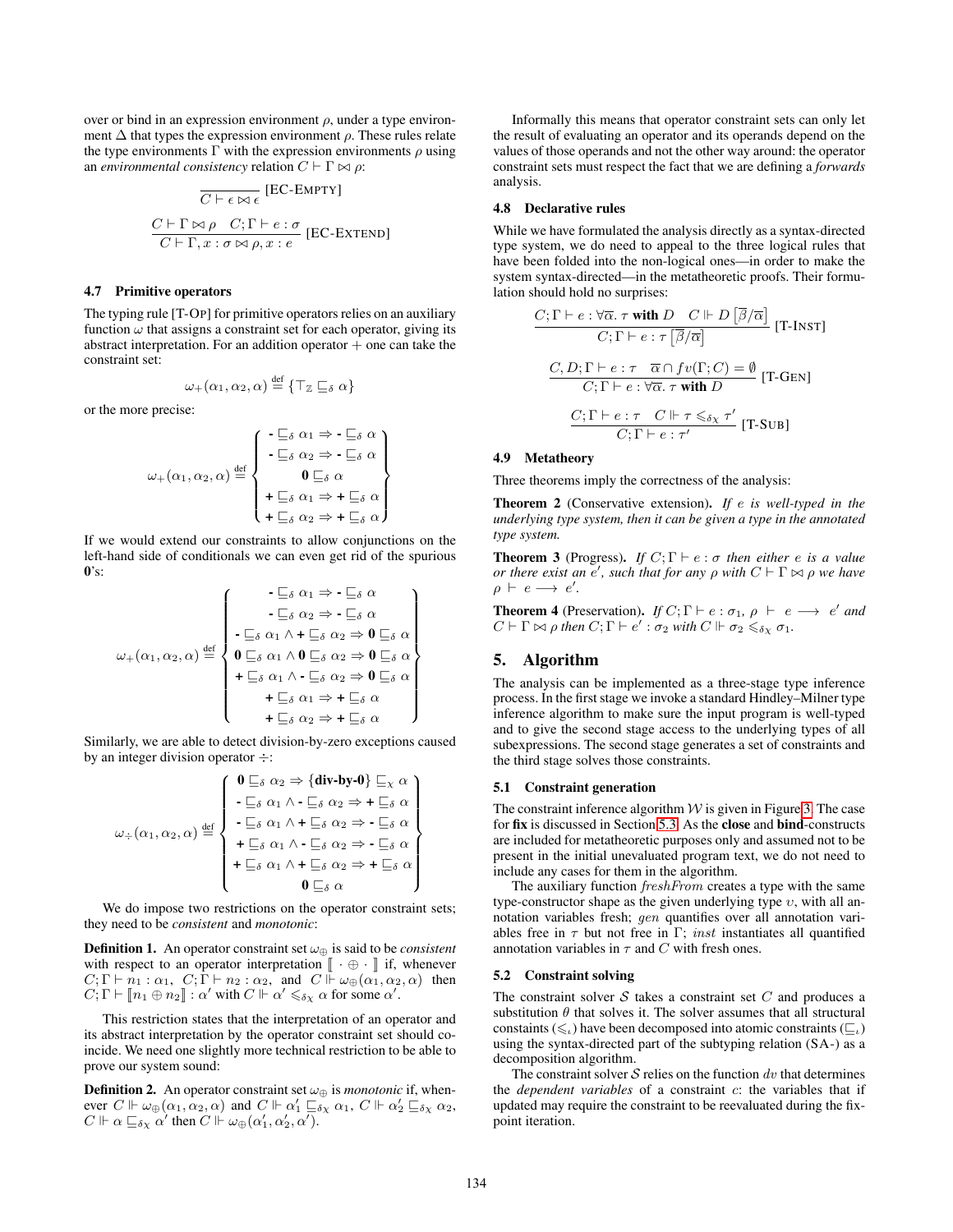W : **Env** × **Expr**  $\rightarrow$  **Ty** × P Constr<br>
W  $\Gamma x$  = *inst*  $\Gamma_x$  $W \Gamma x$  = inst  $\Gamma_x$ <br>  $W \Gamma c$  = typeOf  $= typeOf$  c  $\mathcal{W} \Gamma \left( \frac{1}{2} \ell : v \right) = \textbf{do} \tau \leftarrow \text{freshFrom } v$ return  $\langle \tau, \{\,\ell\sqsubseteq_{\chi} \lceil\tau\rceil\}\rangle$  $W \Gamma (\lambda x : v.e) =$  do  $τ_1 \leftarrow$  freshFrom v  $\langle \tau_2, C_2 \rangle \leftarrow \mathcal{W}(\Gamma, x : \tau_1) e$  $\alpha \leftarrow \text{fresh}$ return  $\left\langle \tau_1 \stackrel{\alpha}{\to} \tau_2, C_2 \right\rangle$  $\mathcal{W} \Gamma$  (e<sub>1</sub> e<sub>2</sub> : v) = **do**  $\langle \tau_1 \xrightarrow{\alpha} \tau_2, C_1 \rangle \leftarrow \mathcal{W} \Gamma$  e<sub>1</sub>  $\langle \tau_3, C_2 \rangle$   $\leftarrow$  W  $\Gamma$   $e_2$  $\tau_4 \leftarrow \text{freshFrom } v$  $C_3 \leftarrow \begin{cases} \tau_3 \leqslant_{\delta \chi} \tau_1, \tau_2 \leqslant_{\delta \chi} \tau_4, \alpha \sqsubseteq_{\chi} [\tau_4] \\ \square \qquad \qquad \square \qquad \square \end{cases}$  $\exists_{\chi} \alpha \Rightarrow [\tau_3] \sqsubseteq_{\chi} [\tau_4]$ ) return  $\langle \tau_4, C_1 \cup C_2 \cup C_3 \rangle$  $W \Gamma$  (let  $x = e_1$  in  $e_2$ )  $=$  do  $\langle \tau_1, C_1 \rangle \leftrightarrow W \Gamma e_1$  $\sigma_1 \leftarrow \text{gen } \Gamma \tau_1 C_1$  $\langle \tau_2, C_2 \rangle \leftarrow W(\Gamma, x : \sigma_1) e_2$ return  $\langle \tau_2, C_1 \cup C_2 \rangle$  $W Γ$  (if  $e_1$  then  $e_2$  else  $e_3 : v$ )  $=$  do  $\langle \alpha_1, C_1 \rangle \leftarrow W \Gamma e_1$  $\langle \tau_2, C_2 \rangle \leftrightarrow W \Gamma e_2$  $\langle \tau_3, C_3 \rangle \leftrightarrow W \Gamma e_3$  $\tau \leftarrow \text{freshFrom } v$  $C_4 \leftarrow$  $\int$  $\mathfrak{r}$  $\alpha_1 \sqsubseteq_{\chi} [\tau]$  $\mathbf{T} \sqsubseteq_{\delta} \alpha_1 \vee \exists_{\chi} \alpha_1 \Rightarrow \tau_2 \leq_{\delta \chi} \tau$  $\mathbf{F} \sqsubseteq_{\delta} \alpha_1 \vee \exists_{\chi} \alpha_1 \Rightarrow \tau_3 \leqslant_{\delta \chi} \tau$  $\overline{\mathcal{L}}$ J return  $\overline{\langle \tau, C_1 \cup C_2 \cup C_3 \cup C_4 \rangle}$  $W \Gamma (e_1 \oplus e_2) =$  do  $\langle \alpha_1, C_1 \rangle \leftarrow W \Gamma e_1$  $\langle \alpha_2, C_2 \rangle \leftarrow W \Gamma e_2$  $\alpha \leftarrow \text{fresh}$  $C_3 \leftarrow \{\alpha_1 \sqsubseteq_{\chi} \alpha, \alpha_2 \sqsubseteq_{\chi} \alpha\}$  $C_4 \leftarrow \omega_{\bigoplus}(\alpha_1, \alpha_2, \alpha)$ return  $\langle \alpha, C_1 \cup C_2 \cup C_3 \cup C_4 \rangle$ 

W Γ (e<sub>1</sub>, e<sub>2</sub>) = do 
$$
\langle \tau_1, C_1 \rangle \leftarrow
$$
 W Γ e<sub>1</sub>  
\n $\langle \tau_2, C_2 \rangle \leftarrow$  W Γ e<sub>2</sub>  
\nα ← fresh  
\nreturn  $\langle \tau_1 \times \alpha \tau_2, C_1 \cup C_2 \rangle$   
\nW Γ (fst e : v) = do  $\langle \tau_1 \times \alpha \tau_2, C_1 \rangle \leftarrow$  W Γ e  
\nτ ← freshFrom v  
\n $C_2 \leftarrow \{ \tau_1 \leq_{\delta_X} \tau, \alpha \subseteq_{X} [\tau] \}$   
\nreturn  $\langle \tau, C_1 \cup C_2 \rangle$   
\n $\tau \leftarrow$  freshFrom v  
\n $C_2 \leftarrow \{ \tau_2 \leq_{\delta_X} \tau, \alpha \subseteq_{X} [\tau] \}$   
\nreturn  $\langle \tau, C_1 \cup C_2 \rangle$   
\nW Γ ([] : v) = do τ ← freshFrom v  
\n $\alpha \leftarrow$  freshFrom v  
\n $\alpha \leftarrow$  fresh from v  
\n $\alpha \leftarrow$  freshfrom v  
\n $\langle [\tau_2]^{\alpha_2}, C_2 \rangle \leftarrow$  W Γ e<sub>2</sub>  
\nτ ← fresh  
\nreturn  $\langle [\tau_1]^{\alpha}, {\mathbf{N} \subseteq_{\delta} \alpha} \rangle$   
\nW Γ (e<sub>1</sub> :: e<sub>2</sub>) = do  $\langle \tau_1, C_1 \rangle \leftarrow$  W Γ e<sub>1</sub>  
\n $\langle [\tau_2]^{\alpha_2}, C_2 \rangle \leftarrow$  W Γ e<sub>2</sub>  
\nτ ← fresh  
\n $\alpha \leftarrow$  fresh  
\n $C_3 \leftarrow \begin{cases} \tau_1 \leq_{\delta_X} \tau, \tau_2 \leq_{\delta_X} \tau \\ \mathbf{C} \sqsubseteq_{\delta} \alpha, \alpha_2 \sqsubseteq_{X} \alpha \end{cases}$   
\nreturn  $\langle [\tau_1]^{\alpha}, C_1 \cup C_2 \cup C_3 \rangle$   
\n $\forall \tau, C_2 \rangle \leftarrow$  W Γ e<sub>1</sub>  
\n $\langle \tau_2, C_2 \rangle \leftarrow$  W Γ e<sub>2</sub>  
\

<span id="page-8-0"></span>Figure 3. Constraint inference algorithm

#### <span id="page-8-1"></span>5.3 Knowing when to stop

So far we have omitted the algorithmic rule for fix. It performs a Kleene–Mycroft fixed-point iteration:

$$
\mathcal{W} \Gamma \left( \textbf{fix } f : v. e \right) = \textbf{do } \sigma \leftarrow \bot_v
$$
\n
$$
\textbf{repeat}
$$
\n
$$
\sigma' \leftarrow \sigma
$$
\n
$$
\langle \tau, C \rangle \leftarrow \mathcal{W} \left( \Gamma, f : \sigma \right) e
$$
\n
$$
\sigma \leftarrow gen \Gamma \tau C
$$
\n
$$
\textbf{until } \sigma \preceq \sigma'
$$
\n
$$
\langle \tau_2, C_2 \rangle \leftarrow inst \sigma
$$
\n
$$
\textbf{return } \langle \tau_2, C_2 \rangle
$$

Problematically, it is not guaranteed that  $\sigma'$  will ever become a generic instance of  $\sigma$ . [Dussart et al.](#page-11-8) [\(1995\)](#page-11-8) show that this is the case for a simpler type of constraints (subtyping only) by noting that any variable that does not occur free in  $\sigma$  or  $\Gamma$  can be eliminated (e.g., the constraint set  $\{\alpha_1 \sqsubseteq \alpha_2, \alpha_2 \sqsubseteq \alpha_3\}$  with  $\alpha_2$  not free in  $\sigma$  and Γ can be reduced to  $\{\alpha_1 \sqsubseteq \alpha_3\}$ ). The result then follows from the fact that only a finite (quadratic) number of subtype constraints can be formed over the finite set of remaining variables.

However, we also have conditional constraints and variables occurring in their left-hand side cannot easily be eliminated. If we

want to maintain soundness and termination of the analysis we will have to introduce an additional layer of approximation.

The constraint set

$$
\{\Lambda_{\iota} \sqsubseteq_{\iota} \alpha \Rightarrow r, g_1 \Rightarrow \beta_1 \sqsubseteq_{\iota} \alpha, g_2 \Rightarrow \beta_2 \sqsubseteq_{\iota} \alpha\}
$$

with  $\alpha$  not free in  $\sigma$  or  $\Gamma$ , can—after having suitably extended the allowed syntax of constraints to allow for nested implications—be rewritten into:

$$
\{\Lambda_{\iota} \sqsubseteq_{\iota} (g_1 \Rightarrow \beta_1 \sqcup g_2 \Rightarrow \beta_2) \Rightarrow r\}
$$

As  $q_1$  and  $q_2$  may again contain variables that need to be eliminated, and we want to keep the size of the individual constraints bounded, we may eventually need to approximate constraints  $g \Rightarrow \alpha$  by setting their guard g to true.

Alternatively, during the first  $k$  Kleene–Mycroft iterations we can neglect to eliminate variables that occur on the left-hand side of a constraint, building an additional finite set  $I$  of ineliminable variables. During the later iterations we intentionally introduce poisoning by instead of generating a fresh variable that will end up in the left-hand side of constraint, reusing a variable from  $I$ . The trick would then be in picking variables in such a way that would not disturb a fixed-point that may already have been reached after k iterations.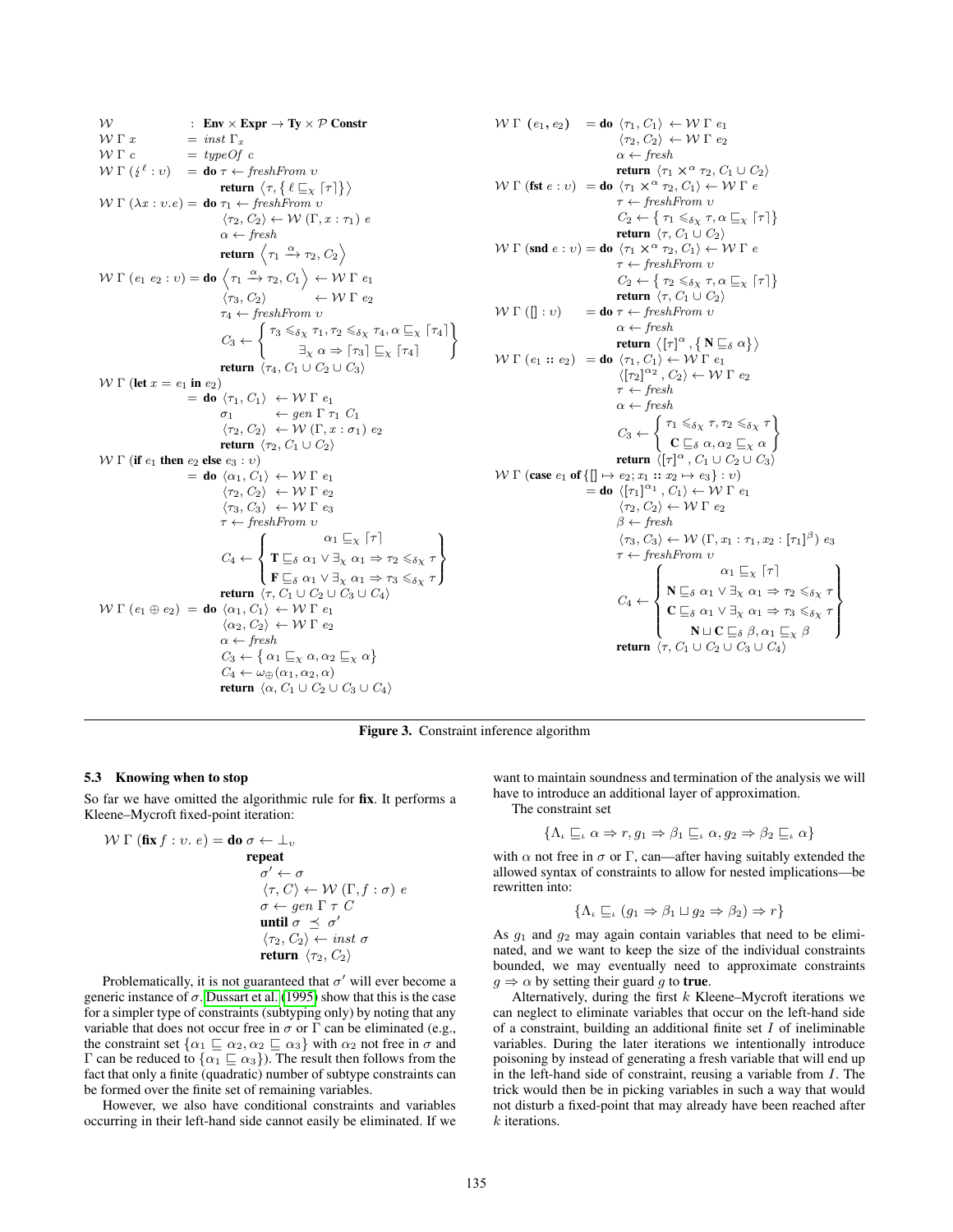$S : \mathcal{P}$  Constr  $\rightarrow$  Subst  $\mathcal{S} C =$ **do** — *initialization* for each  $\alpha \in \mathit{fv}~C$  do  $\theta_\delta[\alpha] \leftarrow \emptyset$  $\theta_\chi[\alpha] \leftarrow \emptyset$  $D[\alpha] \leftarrow \emptyset$ — *dependency analysis of constraints* for each  $c \in C$  do for each  $\alpha \in \mathit{dv}\ c$  do  $D[tv\ c] \leftarrow D[\alpha] \cup \{c\}$ — *fix-point iteration using worklist*  $W \leftarrow C$ while  $W \not\equiv \emptyset$  do  ${g \Rightarrow r} \cup W \leftarrow W$ if  $\langle \theta_{\delta}, \theta_{\chi} \rangle \vDash g$  then case r of  $\Lambda_{\iota} \subseteq_{\iota} \alpha \mapsto \textbf{if } \theta_{\iota}[\alpha] \not\equiv \theta_{\iota}[\alpha] \sqcup \Lambda_{\iota} \textbf{ then}$  $\theta_{\iota}[\alpha] \leftarrow \theta_{\iota}[\alpha] \sqcup \Lambda_{\iota}$  $W \leftarrow W \cup D[\alpha]$  $\alpha_1 \sqsubseteq_{\iota} \alpha_2 \mapsto \textbf{if } \theta_{\iota}[\alpha_2] \not\equiv \theta_{\iota}[\alpha_1] \sqcup \theta_{\iota}[\alpha_2]$  then  $\theta_{\iota}[\alpha_2] \leftarrow \theta_{\iota}[\alpha_1] \sqcup \theta_{\iota}[\alpha_2]$  $W \leftarrow W \cup D[\alpha_2]$ return  $\langle \theta_{\delta}, \theta_{\chi} \rangle$  $dv$  : Constr  $\rightarrow \mathcal{P}$  Var  $dv c =$ **do**  $V \leftarrow \emptyset$ case c of  $g \Rightarrow \alpha_1 \sqsubseteq_{\iota} \alpha_2 \mapsto V \leftarrow V \cup {\alpha_1}$ case c of  $\Lambda_{\iota} \sqsubseteq_{\iota} \alpha \Rightarrow r \mapsto V \leftarrow V \cup {\alpha}$  $\exists_{\iota} \alpha \Rightarrow r \qquad \mapsto V \leftarrow V \cup \{\alpha\}$  $g_1 \vee g_2 \Rightarrow r \quad \mapsto V \leftarrow V \cup dv \ g_1 \cup dv \ g_2$ return V  $tv$  : Constr  $\rightarrow$  Var  $tv\ c =$  do case  $c$  of  $r \Rightarrow \Lambda_\iota \sqsubseteq_\iota \alpha \ \mapsto \textbf{return } \alpha$  $r \Rightarrow \alpha_1 \sqsubseteq_{\iota} \alpha_2 \mapsto$ return $\alpha_2$ 



# 6. Extensions

To handle the motivating examples from Section [2](#page-1-1) a number of extensions to the language and analysis are necessary. (These are not supported by the prototype mentioned in Section [1.1,](#page-1-2) but are being implemented in an improved prototype.)

## <span id="page-9-0"></span>6.1 Polymorphism

Consider the polymorphic function apply:

$$
apply: \forall \alpha \beta. (\alpha \to \beta) \to \alpha \to \beta
$$
  
apply  $f x = f x$ 

As we cannot inspect an expression with a polymorphic type other than by the exceptions that it may raise when forced to weak head normal form, it is sufficient to treat them as any other base type.

Thus, the function *apply* will be given the following type by our analysis:

$$
\forall \alpha \beta \gamma \delta \epsilon \zeta. \ \left( \alpha \stackrel{\delta}{\to} \beta \right) \stackrel{\epsilon}{\to} \gamma \stackrel{\zeta}{\to} \beta
$$
  
with  $\{ \gamma \leq_{\delta_X} \alpha, \delta \sqsubseteq_X \beta, \exists_X \delta \Rightarrow \gamma \sqsubseteq_X \beta \}$ 

Care needs to be taken when we instantiate the polymorphic variables of a polymorphic type in the underlying type system. When doing so we must also simultaneously update the corresponding polyvariant type used by the analysis.

For example, instantiating the polymorphic underlying type of apply with  $[\alpha \mapsto \mathbb{Z} \times \mathbb{Z}, \beta \mapsto \mathbb{B} \times \mathbb{B}]$  will give rise to the instantiation  $[\alpha \mapsto \eta \times^{\alpha} \theta, \beta \mapsto \iota \times^{\beta} \kappa, \gamma \mapsto \lambda \times^{\gamma} \mu]$  of the polyvariant type used in the analysis:

$$
\forall \alpha \beta \gamma \delta \epsilon \zeta \eta \theta \iota \kappa \lambda \mu. \left( \eta \times^{\alpha} \theta \xrightarrow{\delta} \iota \times^{\beta} \kappa \right) \xrightarrow{\epsilon} \lambda \times^{\gamma} \mu \xrightarrow{\zeta} \iota \times^{\beta} \kappa
$$
  
with  $\{\lambda \times^{\gamma} \mu \leq_{\delta \chi} \eta \times^{\alpha} \theta, \delta \sqsubseteq_{\chi} \beta, \exists_{\chi} \delta \Rightarrow \gamma \sqsubseteq_{\chi} \beta \}$ 

In the general case we need to:

1. Generate an *almost* fresh linear type for each of the polyvariant variables positionally corresponding to a polymorphic variable that has been instantiated in the underlying type. This type is almost, but not entirely, fresh as we do need to preserve the original variable as the top-level annotation on the new fresh type. Thus, for a type substitution  $\alpha \mapsto \tau$ , we need  $[\tau] = \alpha$ .

Note that multiple polyvariant type variables in the type inferred by the analysis might correspond to a single polymorphic type variable that is being instantiated in the underlying type. In the example given above both the polyvariant variables  $\alpha$  and  $\gamma$ correspond positionally to the polymorphic type variable  $\alpha$ .

- 2. We need to quantify over all the fresh variables introduced.
- 3. We need to apply the type substitution to the constraint set, but only to the structural constraints  $(\leq_{\iota})$  and not the atomic constraints  $(\sqsubseteq_{\iota})$ , as the latter were generated solely to relate top-level annotations to each other.

Due to structural constraints being treated differently from atomic constraints, the analysis now must also be careful not to decompose the structural constraints into atomic constraints too early. While an implementation will already want to postpone this until right before sending all the gathered constraints to the constraint solver for performance reasons, this now also becomes important for correctness.

#### 6.2 Algebraic data types

We admit that "non-strict higher-order functional languages with imprecise exception semantics" is something of a euphemism for Haskell. The biggest remaining piece of the puzzle to scaling this analysis to work on the full Haskell language is the support for pattern-matching on arbitrary user-defined algebraic data types.

While the construction and destruction rules we defined for lists—keeping track of the constructors that can occur at the head of the spine, assuming the constructors occurring in the tail can always be both a nil and a cons-constructor—work adequately for functions operating on nil-terminated lists, this approach will not give useful results when extended to other algebraic data types and applied to the desugaring example from Section [2.3,](#page-1-3) even if extended to keep track of the constructors that can occur in the first k positions of the spine. We critically rely on knowing which of the constructors can occur throughout the *whole* spine of the abstract syntax tree.

We would need to combine both approaches for an accurate analysis: we need to know which constructor can occur at the head of a data structure and which constructors can occur throughout the rest of the spine or, formulated differently, at the recursive positions of the data type. This approach is reminiscent of Catch's *multipatterns* [\(Mitchell and Runciman 2008\)](#page-11-0).

The most straightforward implementation splits the data flow into two separate flows  $\delta_1$  and  $\delta_2$ : one to track the constructors occurring at the head of a spine and one to keep track of the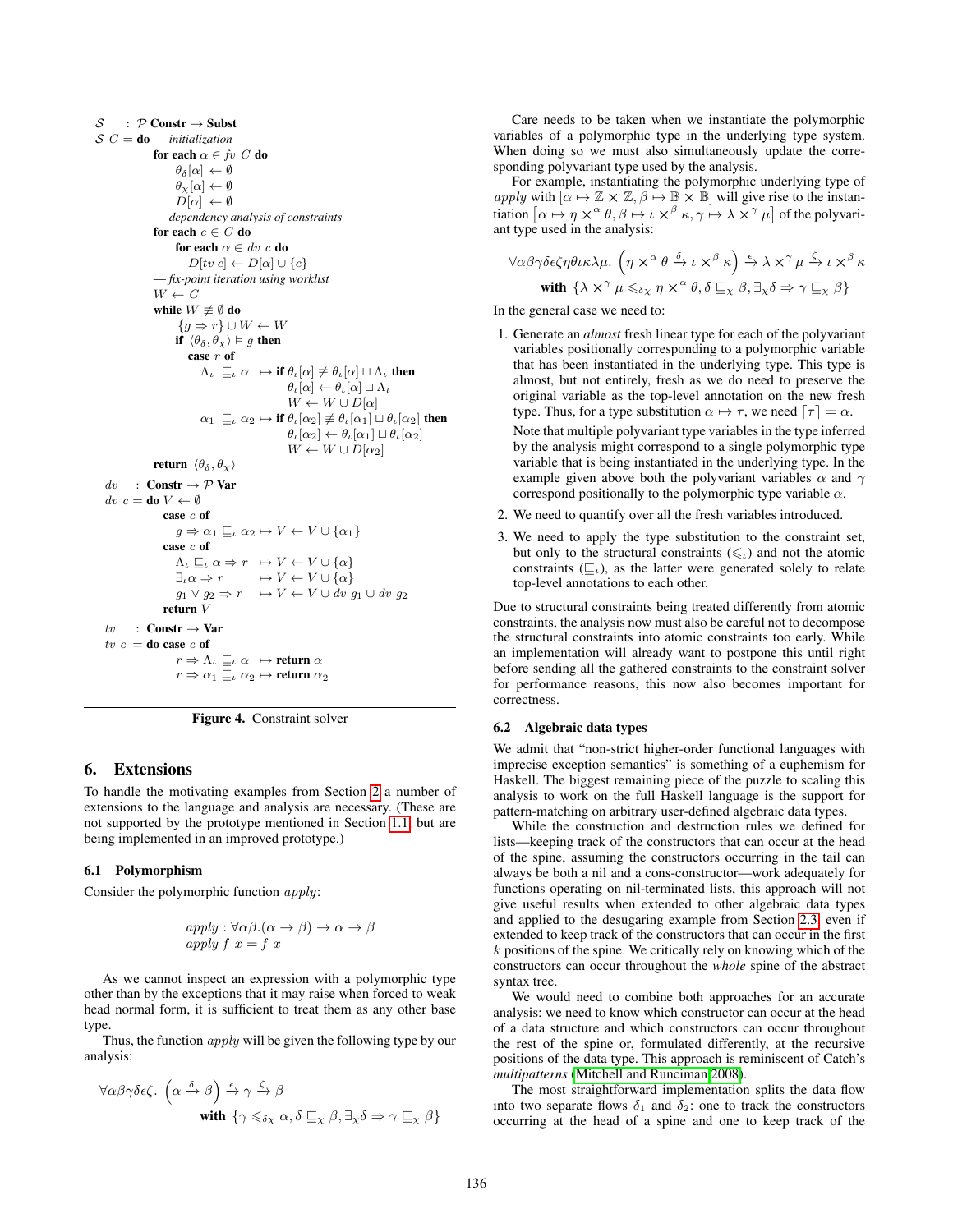constructors occuring in the tail of the spine.

$$
\iota,\kappa\quad::=-\delta_1\quad|\quad\delta_2\quad|\quad\chi
$$

While technically simple, the required modifications to the type system are notationally heavy as—unlike between the data flow and the exception flow—values can flow directly between  $\delta_1$  and  $\delta_2$  and it therefore is no longer sufficient to attach a single flow index  $\iota$  to atomic constraints between variables:

$$
r \quad ::= \quad ... \quad | \quad \alpha_{1} \underset{\iota \sqsubseteq \kappa}{\sqsubseteq} \alpha_{2} \quad | \quad ...
$$

The updated typing rules involving lists would read:

$$
\frac{C \Vdash \mathbf{N} \sqsubseteq_{\delta_{12}} \alpha}{C; \Gamma \vdash [1] : [\tau]^{\alpha}} [\mathbf{T} \cdot \mathbf{N} \mathbf{L}]
$$
\n
$$
C; \Gamma \vdash e_1 : \tau_1 \quad C; \Gamma \vdash e_2 : [\tau_2]^{\alpha_2}
$$
\n
$$
C \Vdash \tau_1 \leqslant_{\delta_{12} \chi} \tau \quad C \Vdash \tau_2 \leqslant_{\delta_{12} \chi} \tau
$$
\n
$$
\frac{C \Vdash \mathbf{C} \sqsubseteq_{\delta_1} \alpha \quad C \Vdash \alpha_2 \underset{\chi \sqsubseteq \chi}{\chi \sqsubseteq \chi} \alpha \quad C \Vdash \alpha_2 \underset{\delta_{12} \sqsubseteq \delta_2}{\delta_2 \alpha} \alpha} [\mathbf{T} \cdot \mathbf{C} \mathbf{N} \mathbf{S}]
$$
\n
$$
C; \Gamma \vdash e_1 :: [\tau_1]^{\alpha_1} \quad C; \Gamma \vdash e_2 : \tau_2
$$
\n
$$
C; \Gamma, x_1 : \tau_1, x_2 : [\tau_1]^{\beta} \vdash e_3 : \tau_3
$$
\n
$$
C \Vdash \mathbf{N} \sqsubseteq_{\delta_1} \alpha_1 \lor \exists_{\chi} \alpha_1 \Rightarrow \tau_2 \leqslant_{\delta_{12} \chi} \tau
$$
\n
$$
C \Vdash \mathbf{C} \sqsubseteq_{\delta_1} \alpha_1 \lor \exists_{\chi} \alpha_1 \Rightarrow \tau_3 \leqslant_{\delta_{12} \chi} \tau
$$
\n
$$
\frac{C \Vdash \alpha_1 \underset{\delta_2 \sqsubseteq \delta_{12}}{\delta_2 \varsubseteq \delta_{12}} \beta \quad C \Vdash \alpha_1 \underset{\chi \sqsubseteq \chi} \beta \quad C \Vdash \alpha_1 \underset{\chi \sqsubseteq \chi} \tau \quad [\mathbf{T} \cdot \mathbf{C} \mathbf{A} \mathbf{S} \mathbf{E}]
$$

Some additional issues need to be resolved to generalize to arbitrary algebraic data types. In general polyvariance in the analysis should not be directly related to polymorphism in the underlying type system, so all fields in a data type can or should be polyvariantly parameterized, irrespective of whether the field is polymorphically parameterized in the underlying system [\(Wansbrough](#page-11-15) [2002\)](#page-11-15). Since we are making use of subtyping, the variance (co-, contra-, in- or non-) of fields should be propagated to the polyvariant parameters.

#### 6.3 Static contract checking

Our analysis can also be used for static contract checking. A contract can be desugared into a Findler–Felleisen wrapper [\(Findler](#page-11-16) [and Felleisen 2002\)](#page-11-16), raising a contract violation exception (together with some additional information on who to blame for the violation) when a contract violation is detected. The data flowdependence of the analysis should be able to statically determine some contract can never be violated and prevent the contract violation exception from being propagated.

## 7. Related Work

*Catch and Dialyzer* The Catch case totality checker [\(Mitchell and](#page-11-0) [Runciman 2008\)](#page-11-0) employs a first-order backwards analysis, inferring preconditions on functions under which it is guaranteed that no exceptions will be raised or pattern-match failures will occur. To analyze Haskell programs, a specially crafted and incomplete defunctionalization step is required. In contrast, our forwards analysis is type-driven and will naturally work on higher-order programs. Furthermore, Catch assumes functions are strict in all their arguments, while our analysis tries to model the call-by-name semantics more accurately.

The Dialyzer discrepancy analyzer for Erlang [\(Lindahl and Sag](#page-11-17)[onas 2006\)](#page-11-17) works in a similar spirit to our analysis, except that it has a dual notion of soundness: Dialyzer will only warn about function applications that are guaranteed to generate an exception.

*Exception analyses* Several exception analyses have been described in the literature, primarily targeting the detection of uncaught exceptions in ML. The exception analysis in [Yi](#page-11-18) [\(1994\)](#page-11-18) is based on abstract interpretation. Guzmán and Suárez [\(1994\)](#page-11-19) and [Fahndrich et al.](#page-11-20) [\(1998\)](#page-11-20) describe type-based exception analyses, neither are very precise. The row-based type system for exception analysis described in [Leroy and Pessaux](#page-11-10) [\(2000\)](#page-11-10) does containing a data-flow analysis component, although one that is specialized towards tracking value-carrying exceptions instead of valuedependent exceptions and thus employs a less precise unification method instead of subtyping. [Glynn et al.](#page-11-21) [\(2002\)](#page-11-21) developed the first exception analysis for non-strict languages. It is a type-based analysis using Boolean constraints and, although it does not take data flow into account, has a similar flavour to our system.

*Conditional constraints* The use of conditional constraints in program analysis can be traced back to [Reynolds](#page-11-22) [\(1968\)](#page-11-22). [Heintze](#page-11-23) [\(1994\)](#page-11-23) uses conditional constraints to model branches in caseexpressions for a dead-code analysis. Constraint-based k-CFA analyses [\(Shivers 1988\)](#page-11-24), although traditionally not formulated as a type system, can use conditional constraints to let the control flow depend on the data flow. [Aiken et al.](#page-11-25) [\(1994\)](#page-11-25) uses conditional constraints to formulate a soft-typing system for dynamic languages. [Pottier](#page-11-26) [\(2000\)](#page-11-26) developed an expressive constraint-based type system incorporating subtyping, conditional constraints and rows and applied it to several inference problems, including accurate patternmatchings.

*Refinement types (*a la ` *dependent types) and contract checking* There has been a long line of work exploring various approaches of *refinement types* in the sense of using *dependent types* to specify contracts (also termed *contract types* or *refinement predicates*). A refinement type expressing all natural numbers greater than or equal to five would be written as:

$$
\{x : \mathbb{N} \mid x \geqslant 5\}
$$

Dependent ML [\(Xi 2007\)](#page-11-27) purposely limits the expressiveness of contracts, so contract checking—although not inference—remains decidable. [Xu et al.](#page-11-28) [\(2009\)](#page-11-28) uses symbolic evaluation to check contracts on Haskell programs. [Knowles and Flanagan](#page-11-29) [\(2010\)](#page-11-29) developed a framework for *hybrid type checking*, where the checking of contracts that could not be proven to either always hold or be violated at compile-time are deferred until run-time. The work on *liquid types* by [Rondon et al.](#page-11-30) [\(2008\)](#page-11-30) attempts to automatically infer such refinements using the technique of predicate abstraction. MoCHi [\(Kobayashi et al. 2011\)](#page-11-31) employs higher-order model checking. HALO [\(Vytiniotis et al. 2013\)](#page-11-32) is a static contract checker that works by translating a Haskell program and its contracts into first-order logic, which can then be proven using an SMT solver.

*Refinement types (à la intersection types)* The refinement type system in [Freeman and Pfenning](#page-11-1) [\(1991\)](#page-11-1) attempts to assign more accurate, refined types to already well-typed ML programs using *union* and *intersection types* [\(Pierce 1991\)](#page-11-33) with the detection of potential pattern-match failures and reduction of warnings about incomplete patterns as one of its goals. In addition to allowing the programmer to define algebraic data types, e.g.:

$$
\mathbf{data} \ [\alpha] = [] \ [\alpha :: [\alpha]
$$

it also allows the programmer to specify a finite number of "interesting" recursive types that refine those algebraic types:

**rectype** 
$$
[\alpha]^0 =
$$
 []  
**rectype**  $[\alpha]^1 = \alpha ::$  []